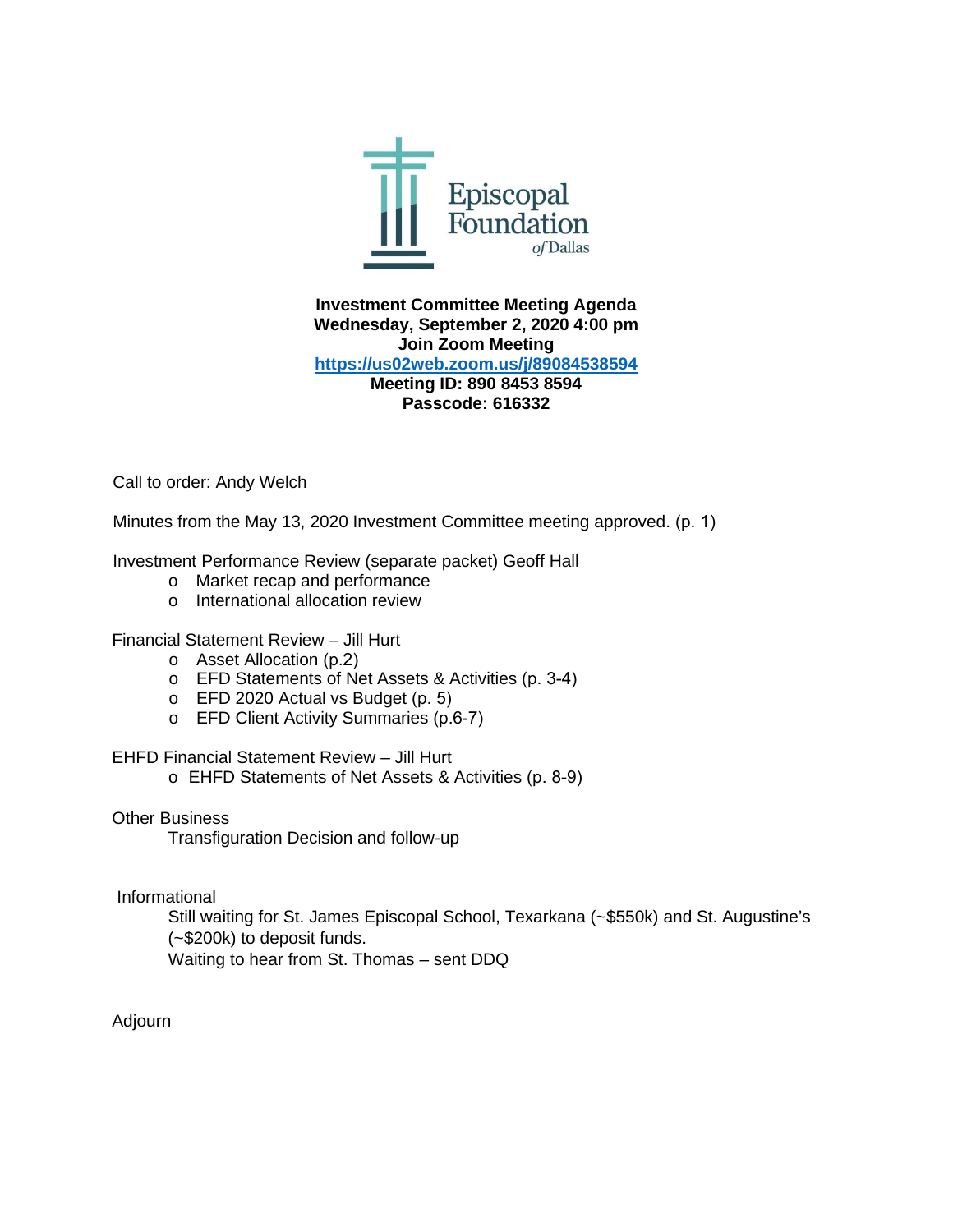**Episcopal Foundation of Dallas Investment and Finance Committee Meeting Minutes Wednesday, May 13, 2020 4:00 pm Join Zoom Meeting https://us02web.zoom.us/j/85693430969 Meeting ID: 856 9343 0969 Password: 249185** 

### **Committee Members:**

**Present:** Andy Welch (Committee Chairman), Scott Hancock, Ken Hanks, Pat Carrigan, Dan Wilson, Philip de Bruyn, Will Beecherl, and Eugenia King **Others Attending**: Pam Jamieson, Executive Director, Jill Hurt, Controller, and Geoff Hall, Vanguard Senior Investment Consultant.

The minutes from the March 19, 2020 Investment Committee Meeting were approved as written.

Vanguard Senior Investment Consultant Geoff Hall reviewed the quarterly performance packet. Market value of the portfolio on March 31,2020 was \$32,604,689. Geoff commented on the rebalance of the portfolio on March 17, 2020 which resulted in an increase in the portfolio of approximately \$150,000 through April 30. Geoff reviewed April performance noting the increase in return and the value of the portfolio on April 30,2020 to \$34,931,316. He then reviewed the Domestic Equity Fund pages previously sent to the committee. After discussion, it was determined that the committee would like to see the rolling 5- and 10-year history for PRIMECAP and US Growth Funds before making a decision about altering investment in those funds. Geoff also noted Vanguard's new Private Equity option and will send more detailed information when available.

Controller, Jill Hurt reviewed the current EFD financial statement packet. EFD current assets were \$5,357,692 as of March 31, 2020. Jill noted that while the current budget to actual predicts a shortfall for the year due to decreased income from fees, partially offset from monies from the Special Events budget line will not be spent due to the overall lockdown. The financial statements were accepted as presented.

The Episcopal Health Foundation (EHFD) grant calculation for 2020 will be \$311,976 and it was briefly noted that as a private foundation, the IRS requires us to distribute approximately 5% each year. The grant amount was approved as presented to be submitted to the board for a vote. It was noted that of this amount, \$150,000 has already been committed to the Diocese for direct assistance to parishes impacted by Covid-19

The EHFD Financial Statement review was led by Jill. EHFD current assets were \$5,642,067 as of March 31, 2020. The Financial statements were accepted as presented.

In other business, there was a brief discussion regarding the RFP for Church of the Transfiguration which is due on May 29, 2010. Executive Director, Pam Jamieson let the committee know that we are still waiting on funds to transfer from St. James Day School and St. Augustine's. She also noted that St. Peter's, McKinney has asked for a presentation on investment management services. They have approximately \$234,000 to invest.

With no further business, the meeting was adjourned at 5:25 p.m.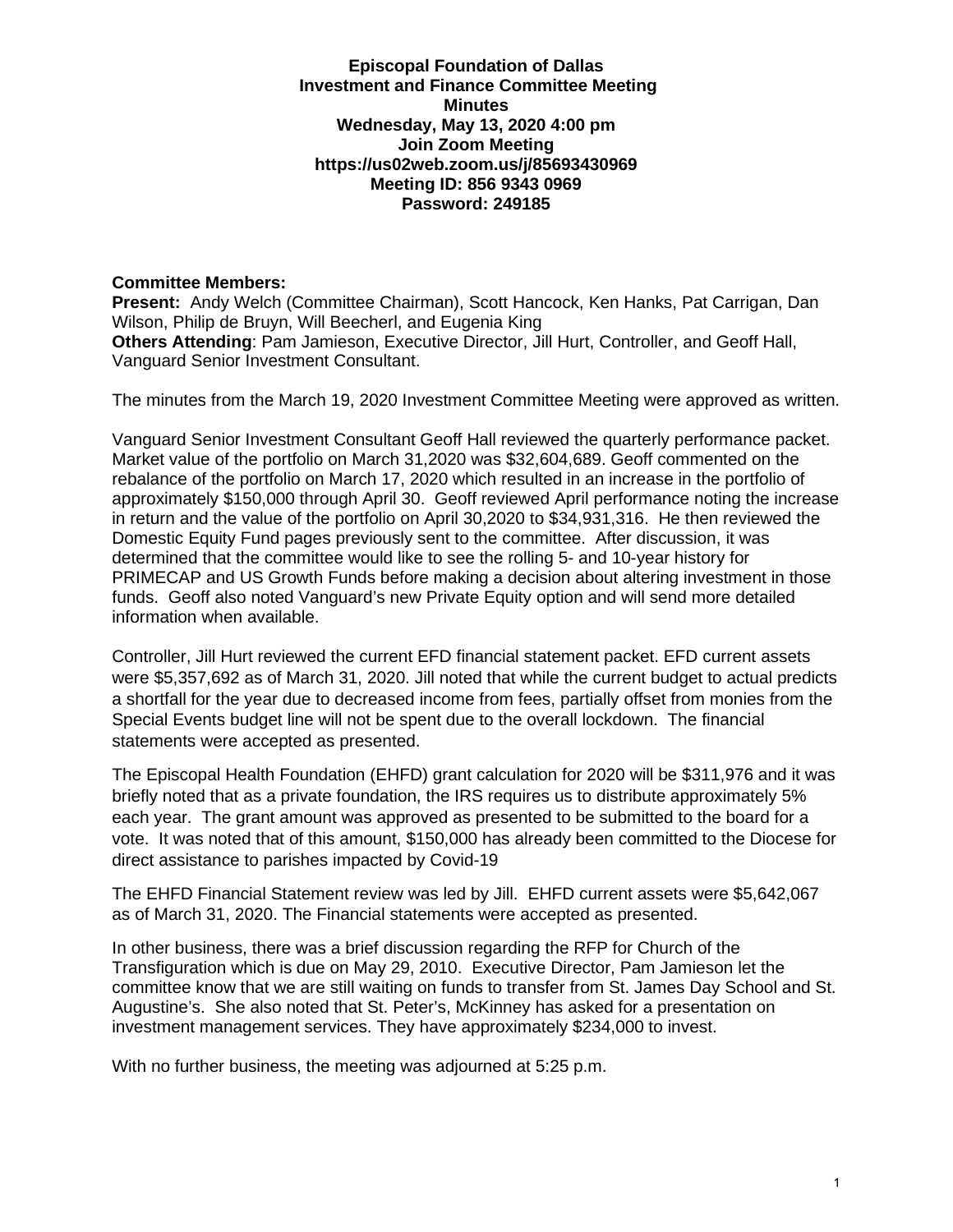# **Episcopal Foundation of Dallas**

# **8/18/2020**

|                             | Investment<br>Policy |      | 8/8/2020     |
|-----------------------------|----------------------|------|--------------|
| <b>Asset Category</b>       | Target               | %    | Total        |
| US Equity                   | 42%                  | 45%  | 16,255,498   |
| <b>International Equity</b> | 28%                  | 29%  | 10,722,832   |
| <b>Fixed Income</b>         | 24%                  | 19%  | 7,021,095    |
| <b>Real Estate</b>          | 6%                   | 6%   | 2,349,338    |
| <b>TOTALS</b>               | 100%                 | 100% | \$36,348,763 |

Note: The Foundations Investment Policy allows for a +/-5 percentage point variance from desired target weighting.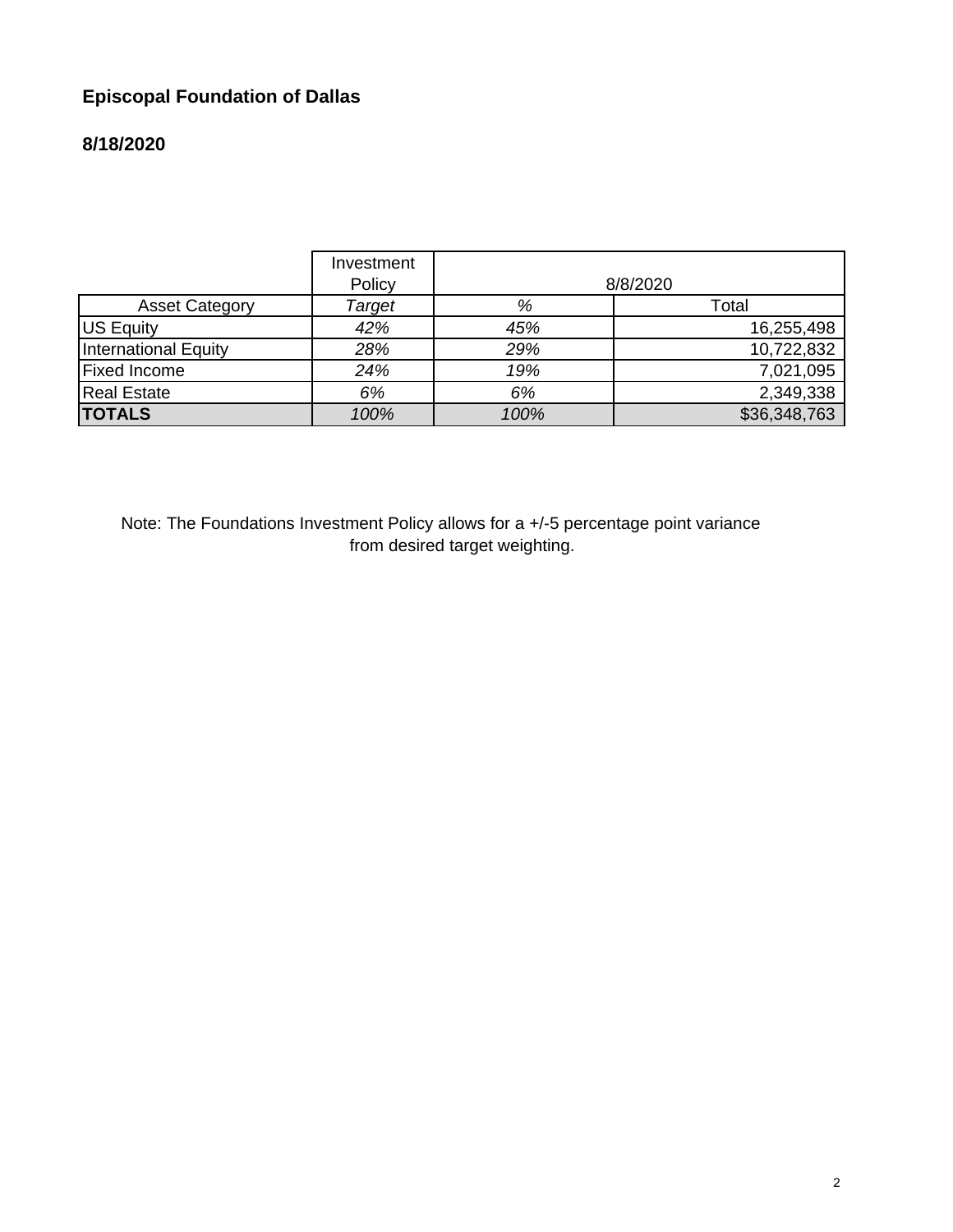### **EPISCOPAL FOUNDATION OF DALLAS STATEMENT OF NET ASSETS**

|                                         | As of<br>6/30/2020 |    |            | As of<br>6/30/19 | As of<br>12/312019 |              |  |
|-----------------------------------------|--------------------|----|------------|------------------|--------------------|--------------|--|
| <b>Assets</b>                           |                    |    |            |                  |                    |              |  |
| <b>Cash - Foundation operating</b>      |                    | \$ | 197,012    | \$<br>111,210    | \$                 | 116,956      |  |
| <b>Cash - Vanguard Money Market</b>     | (1)                | \$ | 58,897     | \$<br>187,085    |                    | 188,106      |  |
| <b>Administrative fees receivable</b>   |                    |    | 43,360     | 43,952           |                    | 45,722       |  |
| <b>Accounts receivable (EHFD)</b>       |                    |    |            | 2,660            |                    | 9,417        |  |
| <b>Contribution receivable</b>          |                    |    |            |                  |                    | 1,600        |  |
| <b>Investments - Foundation</b>         | (2)                |    | 5,797,948  | 5,812,305        |                    | 6,049,859    |  |
| <b>Investments - Agency</b>             | (2)                |    | 31,534,844 | 31,965,299       |                    | 33,252,403   |  |
| <b>Furniture and equipment, net</b>     |                    |    | 1,738      | 1,020            |                    | 2,500        |  |
| Oil and gas property                    | (3)                |    | 3,500      | 3,500            |                    | 3,500        |  |
| <b>Deposits and prepaid expenses</b>    |                    |    | 3,741      | 2,796            |                    | 4,387        |  |
| <b>Total assets</b>                     |                    | \$ | 37,641,040 | \$38,129,827     |                    | \$39,674,450 |  |
| <b>Liabilities and Net Assets</b>       |                    |    |            |                  |                    |              |  |
| <b>Liabilities</b>                      |                    |    |            |                  |                    |              |  |
| <b>Payroll liabilities</b>              |                    | \$ | 2,478      | \$<br>2,517      | \$                 | 6,415        |  |
| <b>Accounts payable</b>                 |                    |    |            | 17               |                    | 10,000       |  |
| <b>Grants payable</b>                   | (4)                |    | 119,500    | 216,100          |                    |              |  |
| <b>Due to Agency Funds</b>              |                    |    | 31,534,844 | 31,965,299       |                    | 33,252,403   |  |
| <b>Total liabilities</b>                |                    |    | 31,656,822 | 32,183,933       |                    | 33,268,818   |  |
| <b>Net Assets</b>                       |                    |    |            |                  |                    |              |  |
| <b>Without donor restrictions</b>       |                    |    | 5,982,468  | 5,944,144        |                    | 6,403,882    |  |
| <b>With donor restrictions</b>          |                    |    | 1,750      | 1,750            |                    | 1,750        |  |
| <b>Total net assets</b>                 |                    |    | 5,984,218  | 5,945,894        |                    | 6,405,632    |  |
| <b>Total liabilities and net assets</b> |                    | \$ | 37,641,040 | \$38,129,827     |                    | \$39,674,450 |  |

**Notes to Statement of Net Assets:**

- **(1) The Vanguard money market account was established on 3/31/2019. Funds in the account represent the dollars needed to fund the 2019 grant program. \$130,000 was moved to NDBT for funding approved grant agreements**
- **(2) See Client Activity Summary for a roll forward of investments.**
- **(3) The Foundation accepted a contribution of property in 1989. Under the terms of the property assignment, the Foundation shares any receipts from the property 50%:50% with other charities. The property is conservatively valued at \$3,500. Half the value is reflected as "temporarily restricted" due to the terms of the property assignment.**
- **(4) Approved grant requests totaled \$142,500. \$23,000 was paid out prior to the end of June leaving \$119,500 in grants payable**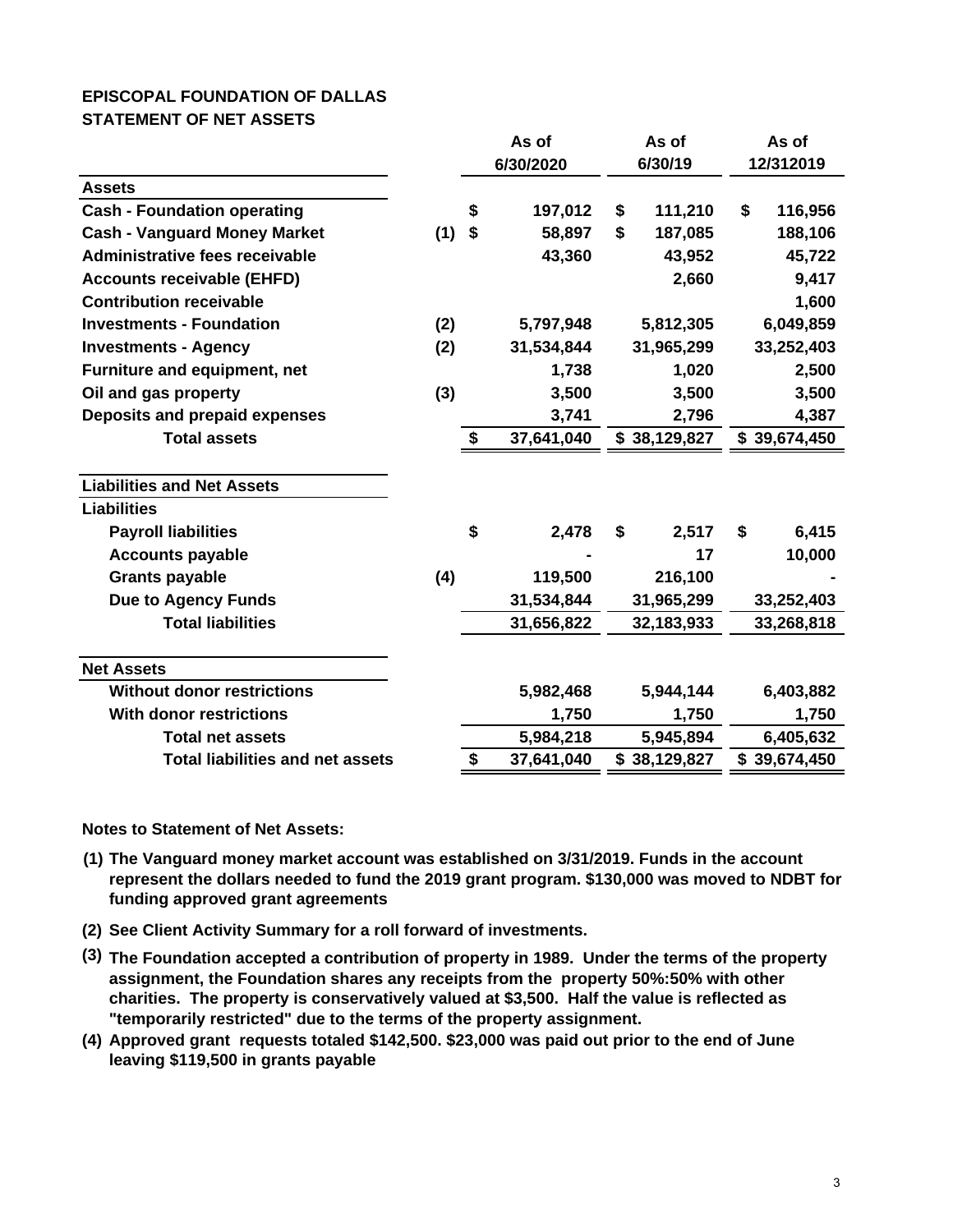### **EPISCOPAL FOUNDATION OF DALLAS STATEMENT OF ACTIVITIES 6-Months 6-Months**

| טשוווטא וט וושושבור                          |    | u-wiui iui s |                 |                   |           |  |
|----------------------------------------------|----|--------------|-----------------|-------------------|-----------|--|
|                                              |    | <b>Ended</b> | <b>Ended</b>    | <b>Year Ended</b> |           |  |
|                                              |    | 6/30/20      | 6/30/19         |                   | 12/31/19  |  |
| <b>Operating Revenues and Expenses</b>       |    |              |                 |                   |           |  |
| Administrative fee income-gross              | \$ | 96,013       | \$<br>102,370   | \$                | 207,434   |  |
| Interest-money market account                |    |              |                 |                   | 2,248     |  |
| <b>Miscellaneous Income</b>                  |    | 791          | 1,127           |                   | 9,374     |  |
| <b>Total operating revenue and support</b>   | \$ | 96,804       | 103,497         |                   | 219,056   |  |
| <b>Payroll and payroll taxes</b>             |    | 68,519       | 69,031          |                   | 143,861   |  |
| <b>Professional fees</b><br>(1)              |    | 699          | 12,383          |                   | 35,915    |  |
| <b>Sponsorships</b>                          |    | 3,000        | 6,500           |                   | 7,500     |  |
| <b>Office Operation</b>                      |    | 13,238       | 14,338          |                   | 25,950    |  |
| <b>Total operating expenses</b>              |    | 85,456       | 102,252         |                   | 213,226   |  |
| Increase in net assets from operations       |    | 11,349       | 1,245           |                   | 5,830     |  |
| <b>Contributions income - Episcopal Fund</b> |    | 5            | 107             |                   | 9,357     |  |
| <b>Net Investment Gains</b>                  |    |              |                 |                   |           |  |
| <b>Interest &amp; dividends</b>              |    | 44,347       | 51,856          |                   | 229,319   |  |
| <b>Realized gains</b>                        |    | 23,665       | 38,245          |                   | 82,891    |  |
| <b>Unrealized gains (losses)</b>             |    | (291, 683)   | 625,006         |                   | 870,736   |  |
| Less: Vanguard advisory fees                 |    | (3,053)      | (3,034)         |                   | (6, 205)  |  |
| Less: Administrative fees on EFD funds       |    | (15, 192)    | (15,082)        |                   | (31,036)  |  |
| <b>Total investment revenue</b><br>(2)       |    | (241, 915)   | 696,991         |                   | 1,145,705 |  |
| <b>Grant Expense</b>                         |    |              |                 |                   |           |  |
| <b>Foundation grants</b>                     |    | 180,102      | 216,900         |                   | 213,900   |  |
| <b>Trustee fund grants</b>                   |    |              |                 |                   |           |  |
| <b>Advised fund grants</b>                   |    | 10,750       | 15,811          |                   | 21,622    |  |
| <b>Total grant expense</b>                   |    | 190,852      | 232,711         |                   | 235,522   |  |
| Total Increase (Decrease) in net assets      |    | (421, 414)   | 465,632         |                   | 925,370   |  |
| Net assets at beginning of period            |    | 6,405,632    | 5,480,262       |                   | 5,480,262 |  |
| Net assets at end of period                  | \$ | 5,984,218    | \$<br>5,945,894 | \$                | 6,405,632 |  |

## **Notes to Statement of Activities:**

**(1) BKD, our auditors and tax preparers, was not paid until after 6/30/2020**

**(2) Loss is due to downturn in the market relating to Covid-19. End of 1st quarter EFD had a loss of (\$1,046,084). Market has improved in 2nd quarter with a net increase of \$804,169**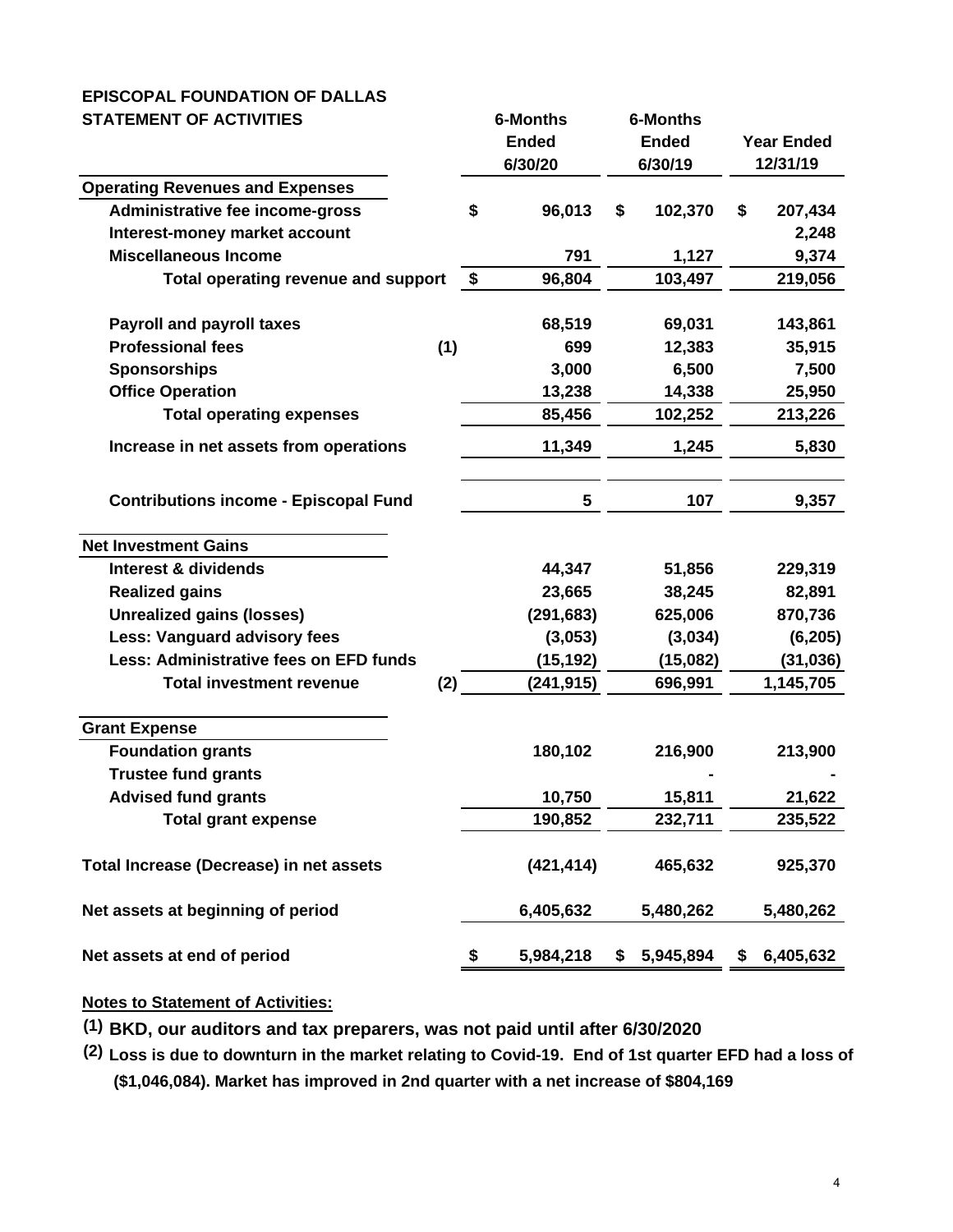### **EPISCOPAL FOUNDATION OF DALLAS STATEMENT of ACTUAL VS. BUDGET**

|                                       | 2020 |         |  |    |        |          |               | YTD at 06/30/2020 |                 |  |  |  |  |  |
|---------------------------------------|------|---------|--|----|--------|----------|---------------|-------------------|-----------------|--|--|--|--|--|
|                                       |      |         |  |    |        |          |               |                   | <b>Variance</b> |  |  |  |  |  |
|                                       |      |         |  |    |        |          |               | over (under)      |                 |  |  |  |  |  |
| <b>Operating Revenue and Expenses</b> |      | Annual  |  |    | Actual |          | <b>Budget</b> |                   | <b>Budget</b>   |  |  |  |  |  |
| Revenue                               |      |         |  |    |        |          |               |                   |                 |  |  |  |  |  |
| Administrative fee income - gross     | \$   | 209,000 |  | \$ | 96,013 | \$       | 104,500       | \$                | (8, 487)        |  |  |  |  |  |
| <b>Other Income (EHFD)</b>            |      | 10,000  |  |    | 796    | \$       | 5,000         |                   | (4, 204)        |  |  |  |  |  |
| <b>Operating Revenue</b>              | \$   | 219,000 |  | \$ | 96,809 | \$<br>\$ | 109,500       | \$                | (12,691)        |  |  |  |  |  |
| <b>Expenses</b><br><b>Payroll</b>     |      |         |  |    |        | \$       |               |                   |                 |  |  |  |  |  |
| <b>Executive Director</b>             |      | 78,750  |  |    | 39,375 | \$       | 39,375        |                   |                 |  |  |  |  |  |
| <b>Grant Administrator</b>            |      | 12,000  |  |    | 6,013  | \$       | 6,000         |                   | 13              |  |  |  |  |  |
| <b>Controller</b>                     |      | 35,000  |  |    | 18,262 | \$       | 17,500        |                   | 762             |  |  |  |  |  |
| <b>Employers Payroll Taxes</b>        |      | 9,600   |  |    | 4,869  | \$       | 4,800         |                   | 69              |  |  |  |  |  |
| <b>Total Payroll Expenses</b>         | \$   | 135,350 |  | \$ | 68,519 | S        | 67,675        | \$                | 844             |  |  |  |  |  |
| <b>Professional Fees</b>              |      |         |  |    |        |          |               |                   |                 |  |  |  |  |  |
| <b>Audit</b>                          |      | 21,500  |  |    |        | \$       | 10,750        |                   | (10, 750)       |  |  |  |  |  |
| Tax return preparation                |      | 3,400   |  |    |        | \$       | 1,700         |                   | (1,700)         |  |  |  |  |  |
| <b>Website &amp; Computer Tech</b>    |      | 2,500   |  |    | 321    | \$       | 1,250         |                   | (929)           |  |  |  |  |  |
| <b>Legal Fees</b>                     |      | 500     |  |    |        | \$       | 250           |                   | (250)           |  |  |  |  |  |
| <b>Marketing</b>                      |      | 1,500   |  |    |        | \$       | 750           |                   | (750)           |  |  |  |  |  |
| <b>Development</b>                    |      | 1,500   |  |    | 378    | \$       | 750           |                   | (372)           |  |  |  |  |  |
| <b>Total Professional Fees</b>        | \$   | 30,900  |  | \$ | 699    | \$       | 15,450        | \$                | (14, 751)       |  |  |  |  |  |
| <b>Sponsorships</b>                   | \$   | 8,000   |  | \$ | 3,000  | \$       | 4,000         | \$                | (1,000)         |  |  |  |  |  |
| <b>Office Expense</b>                 |      |         |  |    |        | \$       |               |                   |                 |  |  |  |  |  |
| Rent                                  |      | 8,500   |  |    | 4,520  | \$       | 4,250         |                   | 270             |  |  |  |  |  |
| Insurance-D&O/Liability               |      | 8,500   |  |    | 4,505  | \$       | 4,250         |                   | 255             |  |  |  |  |  |
| <b>Telephone/Fax/Internet</b>         |      | 600     |  |    | 300    | \$       | 300           |                   | (0)             |  |  |  |  |  |
| <b>Computer Expense</b>               |      | 2,000   |  |    | 1,105  | \$       | 1,000         |                   | 105             |  |  |  |  |  |
| <b>Development</b>                    |      | 500     |  |    |        | \$       | 250           |                   | (250)           |  |  |  |  |  |
| <b>Depreciation</b>                   |      | 1,300   |  |    | 762    | \$       | 650           |                   | 112             |  |  |  |  |  |
| <b>Professional Development</b>       |      | 1,500   |  |    | 450    | \$       | 750           |                   | (300)           |  |  |  |  |  |
| <b>Office Supplies</b>                |      | 2,000   |  |    | 294    | \$       | 1,000         |                   | (706)           |  |  |  |  |  |
| <b>Marketing materials</b>            |      | 500     |  |    | 35     | \$       | 250           |                   | (215)           |  |  |  |  |  |
| <b>Insurance-Worker's Comp</b>        |      | 300     |  |    | 129    | \$       | 150           |                   | (21)            |  |  |  |  |  |
| <b>Property Taxes</b>                 |      | 100     |  |    |        |          | 50            |                   | (50)            |  |  |  |  |  |
| <b>Board Luncheon</b>                 |      | 1,000   |  |    | 925    |          | 500           |                   | 425             |  |  |  |  |  |
| <b>Meetings</b>                       |      | 1,200   |  |    |        | \$       | 600           |                   | (600)           |  |  |  |  |  |
| <b>Convention</b>                     |      | 200     |  |    |        |          | 100           |                   | (100)           |  |  |  |  |  |
| <b>Memorials &amp; special gifts</b>  |      | 500     |  |    | 92     | \$       | 250           |                   | (158)           |  |  |  |  |  |
| <b>Miscellaneous</b>                  |      | 500     |  |    | 103    | S        | 250           |                   | (147)           |  |  |  |  |  |
| <b>Special Events</b>                 |      | 14,000  |  |    |        |          | 7,000         |                   | (7,000)         |  |  |  |  |  |
| <b>Total Office Expense</b>           | \$   | 43,200  |  | \$ | 13,219 | \$       | 21,600        | \$                | (8, 381)        |  |  |  |  |  |
| <b>Operating Expense</b>              | \$   | 217,450 |  | \$ | 85,436 | \$       | 108,725       | \$                | (22, 289)       |  |  |  |  |  |
|                                       |      |         |  |    |        |          |               |                   |                 |  |  |  |  |  |
| <b>Operating Surplus (Deficit)</b>    | \$   | 1,550   |  | \$ | 11,373 | \$       | 775           | \$                | 9,598           |  |  |  |  |  |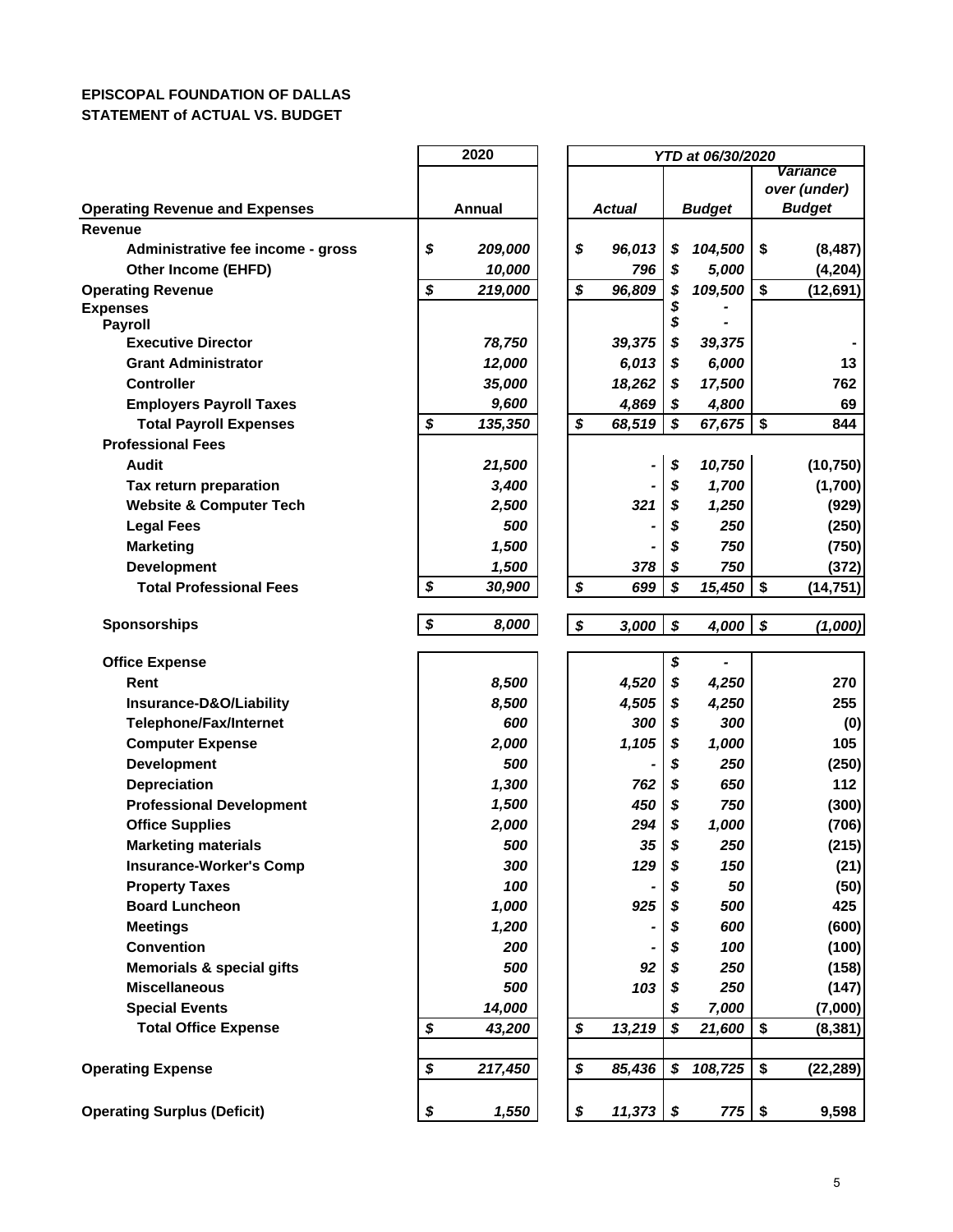| <b>Market Value</b><br><b>Net Deposits/</b><br>Interest &<br>Realized<br>Gains/<br><b>Unrealized Gains/</b><br><b>Market Value</b><br>3/31/2020<br>Withdrawals<br>Withdrawals<br><b>Dividends</b><br>6/30/2020<br><b>Deposits</b><br><b>Adm Fees</b><br><b>Money Mgr Fees</b><br>(Losses)<br>(Losses)<br><b>ASSET MANAGERS</b><br><b>Proceeds from Class Actions</b><br>(803.45)<br>803.45<br>(44, 334.33)<br>(9, 198.36)<br>37,283.72<br>Vanguard<br>32,243,146.64<br>(98, 164.84)<br>167,124.26<br>5,034,934.97<br>37,330,792.06<br><b>TOTAL MANAGERS</b><br>(98,968.29)<br>167,124.26<br>(44, 334.33)<br>(9, 198.36)<br>38,087.17<br>5,034,934.97<br>37,330,792.06<br>32,243,146.64<br><b>AGENCY ACCOUNTS</b><br>978,863.50<br><b>Frank Hughes Estate</b><br>854,727.38<br>(12, 552.00)<br>(12, 552.00)<br>4,382.42<br>(1, 175.25)<br>(243.84)<br>1,002.58<br>132,722.21<br>1,210,367.97<br><b>Amistad Mission</b><br>6,284.32<br>(1,664.26)<br>(345.30)<br>1,430.84<br>189,113.77<br>1,405,187.34<br><b>Episcopal Health Foundation of Dallas</b><br>5,307,262.79<br>27,555.73<br>(7, 297.49)<br>(1,514.06)<br>6,273.98<br>829,232.55<br>6,161,513.50<br>$\sim$<br>$\blacksquare$<br>$\blacksquare$<br>31,832.37<br>Alice L. Bomar Trust fund<br>(41.29)<br>(41.29)<br>165.10<br>(43.77)<br>(9.08)<br>37.60<br>4,970.93<br>36,911.86<br>Church of the Incarnation Pension Trust<br>1,454,284.97<br>7,550.76<br>(1,999.64)<br>(414.88)<br>1,719.18<br>227,224.56<br>1,688,364.95<br>$\blacksquare$<br>٠<br>$\blacksquare$<br>59,493.49<br>308.89<br>(81.80)<br>(16.97)<br>70.32<br>9,295.55<br>69,069.48<br>Our Merciful Saviour Episcopal Church<br>$\overline{\phantom{a}}$<br>$\blacksquare$<br>4.62<br><b>Annie Harris Norton Fund</b><br>3,915.76<br>20.33<br>(5.38)<br>(1.12)<br>611.82<br>4,546.03<br>10,745.90<br>55.80<br>(3.07)<br>12.71<br>1,678.99<br>12,475.55<br>St. Albans Scholarship Fund<br>(14.78)<br>22,740.46<br>St. John's Episcopal School<br>4,379,835.91<br>(6,022.27)<br>(1, 249.48)<br>5,177.61<br>684,326.86<br>5,084,809.09<br>176,944.33<br>St. Mark's Irving<br>(40,000.00<br>(40,000.00)<br>860.57<br>(243.30)<br>(50.48)<br>205.11<br>27,280.48<br>164,996.71<br>۰<br>$\blacksquare$<br>$\blacksquare$<br>$\blacksquare$<br>٠<br>3,073,801.87<br>480,265.75<br>3,568,557.35<br>Parish Episcopal School Fund<br>15,959.42<br>(4, 226.48)<br>(876.90)<br>3,633.69<br>52,313.75<br>271.62<br>(14.92)<br>61.84<br>8,173.76<br>60,734.12<br>Good Shepherd Episcopal Church<br>$\sim$<br>$\blacksquare$<br>٠<br>(71.93)<br>12,959.68<br>(3.70)<br>15.32<br>2,024.89<br>15,045.66<br>67.29<br>(17.82)<br>Petrash Scholarship Fund<br>$\blacksquare$<br>$\blacksquare$<br><b>The Santiago Foundation</b><br>657,192.98<br>3,412.20<br>(903.64)<br>(187.48)<br>776.90<br>102,683.03<br>762,973.99<br>111,506.59<br>578.96<br>(153.32)<br>(31.81)<br>131.81<br>17,422.33<br>129,454.56<br>St. Augustine's Episcopal Church<br>$\blacksquare$<br>St. Matthew's Cathedral Revolving Fund<br>552.63<br>2.87<br>(0.76)<br>(0.16)<br>0.66<br>86.34<br>641.58<br>$\blacksquare$<br>1,061,233.87<br>5,392.70<br>(1, 459.20)<br>(302.75)<br>1,190,933.67<br>St. Matthew's Cathedral Endowment Fund<br>(39, 625.00)<br>(39, 625.00)<br>1,241.18<br>164,452.87<br>413.68<br>(109.55)<br>(22.73)<br>12,448.76<br>79,674.66<br>94.19<br>92,499.01<br><b>Holy Nativity</b><br>195,548.10<br>1,015.29<br>(55.79)<br>231.17<br><b>ECR - Building Fund</b><br>(268.88)<br>30,553.39<br>227,023.28<br><b>DIOCESAN ACCOUNTS</b><br>685,586.92<br>(942.68)<br>(195.58)<br>810.47<br>107,119.43<br>795,938.19<br>E.D. Farmer Foundation<br>3,559.63<br><b>Endowment of the Episcopate</b><br>1,957,222.83<br>10,162.06<br>(2,691.18)<br>(558.36)<br>2,313.73<br>305,806.01<br>2,272,255.09<br>521,354.12<br>81,458.91<br>605,270.67<br>2,706.91<br>(716.86)<br>(148.73)<br>616.32<br><b>St. Paul Memorial Fund</b><br>$\sim$<br>$\blacksquare$<br>$\blacksquare$<br><b>Corporation of the Diocese</b><br>2,193,158.30<br>11,387.05<br>(3,015.59)<br>(625.67)<br>2,592.64<br>342,669.71<br>2,546,166.44<br>$\blacksquare$<br>$\blacksquare$<br>108,945.56<br>The Mausoleum Perpetual Care Fund<br>565.66<br>(149.80)<br>(31.08)<br>128.79<br>17.022.19<br>126,481.32<br>598,943.48<br>3,109.76<br>(823.55)<br>(170.87)<br>708.04<br>93,581.83<br>695,348.69<br><b>Memorial Scholarship Fund</b><br>$\blacksquare$<br>$\blacksquare$<br>$\blacksquare$<br>238,560.10<br>1,238.63<br>(328.02)<br>(68.06)<br>282.02<br>37,273.79<br>Ministry with the Aging, Inc. / Bruton<br>276,958.46<br>$\blacksquare$<br>163,853.45<br>(225.30)<br>Elizabeth Austin Miller Fund<br>850.74<br>(46.74)<br>193.70<br>25,601.26<br>190,227.11<br>115,424.09<br>599.29<br>(158.71)<br>(32.93)<br>136.45<br>18,034.42<br>Junker Fund<br>134,002.61<br>120.69<br>15,950.09<br><b>Price Fund</b><br>102,083.94<br>530.03<br>(140.37)<br>(29.12)<br>118,515.26<br>183,803.38<br>William B. Clayton Fund<br>954.32<br>(252.73)<br>(52.44)<br>217.28<br>28,718.34<br>213,388.15<br>325,239.18<br>50,816.95<br>Hiram and LaVerne McCurry Fund<br>1,688.67<br>(447.20)<br>(92.78)<br>384.48<br>377,589.30<br>$\overline{\phantom{a}}$<br>37,219.96<br>193.25<br>(51.18)<br>(10.62)<br>44.01<br>5,815.42<br>43,210.84<br><b>Bishop Moore Endowment</b><br>554,035.26<br>2,876.60<br>(761.80)<br>(158.06)<br>654.96<br>86,565.17<br>643,212.13<br><b>Estate of Estelle Smith</b><br>$\blacksquare$<br>٠<br>$\blacksquare$<br>682,966.64<br>Lawrence Blake Scholarship Trust<br>3,546.01<br>(939.08)<br>(194.84)<br>807.37<br>106,710.03<br>792,896.13<br>$\blacksquare$<br>42,018.93<br>48,782.24<br><b>The Gathering</b><br>218.17<br>(57.78)<br>(11.99)<br>49.67<br>6,565.24<br><b>EPISCOPAL FOUNDATION ACCOUNTS</b><br>3,871,761.32<br>The Episcopal Fund<br>12,102.00<br>(8, 102.00)<br>4,000.00<br>20,078.80<br>(5,323.66)<br>(1, 104.53)<br>4,575.31<br>604,793.85<br>4,498,781.09<br>The Julie and Louis Beecherl Trustee's Fund<br>526,119.31<br>2,731.65<br>(723.41)<br>(150.09)<br>621.95<br>82,203.44<br>610,802.85<br>239,567.54<br><b>Beecherl Advised Fund</b><br>1,243.85<br>(329.41)<br>(68.34)<br>283.21<br>37,431.20<br>278,128.05<br>285,276.82<br>J. C. Brown Memorial Scholarship Advised Fu<br>(7,750.00)<br>(7,750.00)<br>1,451.15<br>(392.26)<br>(81.38)<br>335.15<br>44,383.85<br>323,223.33<br>77,810.51<br><b>Bishop Stanton Advised Fund</b><br>(3,000.00)<br>(3,000.00)<br>393.62<br>(104.24)<br>(21.63)<br>89.62<br>11,845.00<br>87,012.88<br>$\sim$<br><b>AGENCY ACCOUNTS</b><br>27,244,611.14<br>(92, 218.29)<br>(92, 218.29)<br>141,225.19<br>(37, 461.35)<br>(7, 772.39)<br>32,181.93<br>4,254,277.63<br>31,534,843.86<br>$\blacksquare$<br><b>EPISCOPAL FOUNDATION ACCOUNTS</b><br>5,000,535.50<br>12,102.00<br>(18, 852.00)<br>25,899.07<br>5,905.24<br>780,657.34<br>5,797,948.20<br>(6,750.00)<br>(6,872.98)<br>(1, 425.97)<br><b>TOTAL</b><br>32,245,146.64<br>12,102.00<br>(111, 070.29)<br>(98, 968.29)<br>167,124.26<br>(44, 334.33)<br>(9, 198.36)<br>38,087.17<br>5,034,934.97<br>37,332,792.06 |  |  |  |  |  |  |
|---------------------------------------------------------------------------------------------------------------------------------------------------------------------------------------------------------------------------------------------------------------------------------------------------------------------------------------------------------------------------------------------------------------------------------------------------------------------------------------------------------------------------------------------------------------------------------------------------------------------------------------------------------------------------------------------------------------------------------------------------------------------------------------------------------------------------------------------------------------------------------------------------------------------------------------------------------------------------------------------------------------------------------------------------------------------------------------------------------------------------------------------------------------------------------------------------------------------------------------------------------------------------------------------------------------------------------------------------------------------------------------------------------------------------------------------------------------------------------------------------------------------------------------------------------------------------------------------------------------------------------------------------------------------------------------------------------------------------------------------------------------------------------------------------------------------------------------------------------------------------------------------------------------------------------------------------------------------------------------------------------------------------------------------------------------------------------------------------------------------------------------------------------------------------------------------------------------------------------------------------------------------------------------------------------------------------------------------------------------------------------------------------------------------------------------------------------------------------------------------------------------------------------------------------------------------------------------------------------------------------------------------------------------------------------------------------------------------------------------------------------------------------------------------------------------------------------------------------------------------------------------------------------------------------------------------------------------------------------------------------------------------------------------------------------------------------------------------------------------------------------------------------------------------------------------------------------------------------------------------------------------------------------------------------------------------------------------------------------------------------------------------------------------------------------------------------------------------------------------------------------------------------------------------------------------------------------------------------------------------------------------------------------------------------------------------------------------------------------------------------------------------------------------------------------------------------------------------------------------------------------------------------------------------------------------------------------------------------------------------------------------------------------------------------------------------------------------------------------------------------------------------------------------------------------------------------------------------------------------------------------------------------------------------------------------------------------------------------------------------------------------------------------------------------------------------------------------------------------------------------------------------------------------------------------------------------------------------------------------------------------------------------------------------------------------------------------------------------------------------------------------------------------------------------------------------------------------------------------------------------------------------------------------------------------------------------------------------------------------------------------------------------------------------------------------------------------------------------------------------------------------------------------------------------------------------------------------------------------------------------------------------------------------------------------------------------------------------------------------------------------------------------------------------------------------------------------------------------------------------------------------------------------------------------------------------------------------------------------------------------------------------------------------------------------------------------------------------------------------------------------------------------------------------------------------------------------------------------------------------------------------------------------------------------------------------------------------------------------------------------------------------------------------------------------------------------------------------------------------------------------------------------------------------------------------------------------------------------------------------------------------------------------------------------------------------------------------------------------------------------------------------------------------------------------------------------------------------------------------------------------------------------------------------------------------------------------------------------------------------------------------------------------------------------------------------------------------------------------------------------------------------------------------------------------------------------------------------------------------------------------------------------------------------------------------------------------------------------------------------------------------------------------------------------------------------------------------------------------------------|--|--|--|--|--|--|
|                                                                                                                                                                                                                                                                                                                                                                                                                                                                                                                                                                                                                                                                                                                                                                                                                                                                                                                                                                                                                                                                                                                                                                                                                                                                                                                                                                                                                                                                                                                                                                                                                                                                                                                                                                                                                                                                                                                                                                                                                                                                                                                                                                                                                                                                                                                                                                                                                                                                                                                                                                                                                                                                                                                                                                                                                                                                                                                                                                                                                                                                                                                                                                                                                                                                                                                                                                                                                                                                                                                                                                                                                                                                                                                                                                                                                                                                                                                                                                                                                                                                                                                                                                                                                                                                                                                                                                                                                                                                                                                                                                                                                                                                                                                                                                                                                                                                                                                                                                                                                                                                                                                                                                                                                                                                                                                                                                                                                                                                                                                                                                                                                                                                                                                                                                                                                                                                                                                                                                                                                                                                                                                                                                                                                                                                                                                                                                                                                                                                                                                                                                                                                                                                                                                                                                                                                                                                                                                                                                                                                                                                                                                     |  |  |  |  |  |  |
|                                                                                                                                                                                                                                                                                                                                                                                                                                                                                                                                                                                                                                                                                                                                                                                                                                                                                                                                                                                                                                                                                                                                                                                                                                                                                                                                                                                                                                                                                                                                                                                                                                                                                                                                                                                                                                                                                                                                                                                                                                                                                                                                                                                                                                                                                                                                                                                                                                                                                                                                                                                                                                                                                                                                                                                                                                                                                                                                                                                                                                                                                                                                                                                                                                                                                                                                                                                                                                                                                                                                                                                                                                                                                                                                                                                                                                                                                                                                                                                                                                                                                                                                                                                                                                                                                                                                                                                                                                                                                                                                                                                                                                                                                                                                                                                                                                                                                                                                                                                                                                                                                                                                                                                                                                                                                                                                                                                                                                                                                                                                                                                                                                                                                                                                                                                                                                                                                                                                                                                                                                                                                                                                                                                                                                                                                                                                                                                                                                                                                                                                                                                                                                                                                                                                                                                                                                                                                                                                                                                                                                                                                                                     |  |  |  |  |  |  |
|                                                                                                                                                                                                                                                                                                                                                                                                                                                                                                                                                                                                                                                                                                                                                                                                                                                                                                                                                                                                                                                                                                                                                                                                                                                                                                                                                                                                                                                                                                                                                                                                                                                                                                                                                                                                                                                                                                                                                                                                                                                                                                                                                                                                                                                                                                                                                                                                                                                                                                                                                                                                                                                                                                                                                                                                                                                                                                                                                                                                                                                                                                                                                                                                                                                                                                                                                                                                                                                                                                                                                                                                                                                                                                                                                                                                                                                                                                                                                                                                                                                                                                                                                                                                                                                                                                                                                                                                                                                                                                                                                                                                                                                                                                                                                                                                                                                                                                                                                                                                                                                                                                                                                                                                                                                                                                                                                                                                                                                                                                                                                                                                                                                                                                                                                                                                                                                                                                                                                                                                                                                                                                                                                                                                                                                                                                                                                                                                                                                                                                                                                                                                                                                                                                                                                                                                                                                                                                                                                                                                                                                                                                                     |  |  |  |  |  |  |
|                                                                                                                                                                                                                                                                                                                                                                                                                                                                                                                                                                                                                                                                                                                                                                                                                                                                                                                                                                                                                                                                                                                                                                                                                                                                                                                                                                                                                                                                                                                                                                                                                                                                                                                                                                                                                                                                                                                                                                                                                                                                                                                                                                                                                                                                                                                                                                                                                                                                                                                                                                                                                                                                                                                                                                                                                                                                                                                                                                                                                                                                                                                                                                                                                                                                                                                                                                                                                                                                                                                                                                                                                                                                                                                                                                                                                                                                                                                                                                                                                                                                                                                                                                                                                                                                                                                                                                                                                                                                                                                                                                                                                                                                                                                                                                                                                                                                                                                                                                                                                                                                                                                                                                                                                                                                                                                                                                                                                                                                                                                                                                                                                                                                                                                                                                                                                                                                                                                                                                                                                                                                                                                                                                                                                                                                                                                                                                                                                                                                                                                                                                                                                                                                                                                                                                                                                                                                                                                                                                                                                                                                                                                     |  |  |  |  |  |  |
|                                                                                                                                                                                                                                                                                                                                                                                                                                                                                                                                                                                                                                                                                                                                                                                                                                                                                                                                                                                                                                                                                                                                                                                                                                                                                                                                                                                                                                                                                                                                                                                                                                                                                                                                                                                                                                                                                                                                                                                                                                                                                                                                                                                                                                                                                                                                                                                                                                                                                                                                                                                                                                                                                                                                                                                                                                                                                                                                                                                                                                                                                                                                                                                                                                                                                                                                                                                                                                                                                                                                                                                                                                                                                                                                                                                                                                                                                                                                                                                                                                                                                                                                                                                                                                                                                                                                                                                                                                                                                                                                                                                                                                                                                                                                                                                                                                                                                                                                                                                                                                                                                                                                                                                                                                                                                                                                                                                                                                                                                                                                                                                                                                                                                                                                                                                                                                                                                                                                                                                                                                                                                                                                                                                                                                                                                                                                                                                                                                                                                                                                                                                                                                                                                                                                                                                                                                                                                                                                                                                                                                                                                                                     |  |  |  |  |  |  |
|                                                                                                                                                                                                                                                                                                                                                                                                                                                                                                                                                                                                                                                                                                                                                                                                                                                                                                                                                                                                                                                                                                                                                                                                                                                                                                                                                                                                                                                                                                                                                                                                                                                                                                                                                                                                                                                                                                                                                                                                                                                                                                                                                                                                                                                                                                                                                                                                                                                                                                                                                                                                                                                                                                                                                                                                                                                                                                                                                                                                                                                                                                                                                                                                                                                                                                                                                                                                                                                                                                                                                                                                                                                                                                                                                                                                                                                                                                                                                                                                                                                                                                                                                                                                                                                                                                                                                                                                                                                                                                                                                                                                                                                                                                                                                                                                                                                                                                                                                                                                                                                                                                                                                                                                                                                                                                                                                                                                                                                                                                                                                                                                                                                                                                                                                                                                                                                                                                                                                                                                                                                                                                                                                                                                                                                                                                                                                                                                                                                                                                                                                                                                                                                                                                                                                                                                                                                                                                                                                                                                                                                                                                                     |  |  |  |  |  |  |
|                                                                                                                                                                                                                                                                                                                                                                                                                                                                                                                                                                                                                                                                                                                                                                                                                                                                                                                                                                                                                                                                                                                                                                                                                                                                                                                                                                                                                                                                                                                                                                                                                                                                                                                                                                                                                                                                                                                                                                                                                                                                                                                                                                                                                                                                                                                                                                                                                                                                                                                                                                                                                                                                                                                                                                                                                                                                                                                                                                                                                                                                                                                                                                                                                                                                                                                                                                                                                                                                                                                                                                                                                                                                                                                                                                                                                                                                                                                                                                                                                                                                                                                                                                                                                                                                                                                                                                                                                                                                                                                                                                                                                                                                                                                                                                                                                                                                                                                                                                                                                                                                                                                                                                                                                                                                                                                                                                                                                                                                                                                                                                                                                                                                                                                                                                                                                                                                                                                                                                                                                                                                                                                                                                                                                                                                                                                                                                                                                                                                                                                                                                                                                                                                                                                                                                                                                                                                                                                                                                                                                                                                                                                     |  |  |  |  |  |  |
|                                                                                                                                                                                                                                                                                                                                                                                                                                                                                                                                                                                                                                                                                                                                                                                                                                                                                                                                                                                                                                                                                                                                                                                                                                                                                                                                                                                                                                                                                                                                                                                                                                                                                                                                                                                                                                                                                                                                                                                                                                                                                                                                                                                                                                                                                                                                                                                                                                                                                                                                                                                                                                                                                                                                                                                                                                                                                                                                                                                                                                                                                                                                                                                                                                                                                                                                                                                                                                                                                                                                                                                                                                                                                                                                                                                                                                                                                                                                                                                                                                                                                                                                                                                                                                                                                                                                                                                                                                                                                                                                                                                                                                                                                                                                                                                                                                                                                                                                                                                                                                                                                                                                                                                                                                                                                                                                                                                                                                                                                                                                                                                                                                                                                                                                                                                                                                                                                                                                                                                                                                                                                                                                                                                                                                                                                                                                                                                                                                                                                                                                                                                                                                                                                                                                                                                                                                                                                                                                                                                                                                                                                                                     |  |  |  |  |  |  |
|                                                                                                                                                                                                                                                                                                                                                                                                                                                                                                                                                                                                                                                                                                                                                                                                                                                                                                                                                                                                                                                                                                                                                                                                                                                                                                                                                                                                                                                                                                                                                                                                                                                                                                                                                                                                                                                                                                                                                                                                                                                                                                                                                                                                                                                                                                                                                                                                                                                                                                                                                                                                                                                                                                                                                                                                                                                                                                                                                                                                                                                                                                                                                                                                                                                                                                                                                                                                                                                                                                                                                                                                                                                                                                                                                                                                                                                                                                                                                                                                                                                                                                                                                                                                                                                                                                                                                                                                                                                                                                                                                                                                                                                                                                                                                                                                                                                                                                                                                                                                                                                                                                                                                                                                                                                                                                                                                                                                                                                                                                                                                                                                                                                                                                                                                                                                                                                                                                                                                                                                                                                                                                                                                                                                                                                                                                                                                                                                                                                                                                                                                                                                                                                                                                                                                                                                                                                                                                                                                                                                                                                                                                                     |  |  |  |  |  |  |
|                                                                                                                                                                                                                                                                                                                                                                                                                                                                                                                                                                                                                                                                                                                                                                                                                                                                                                                                                                                                                                                                                                                                                                                                                                                                                                                                                                                                                                                                                                                                                                                                                                                                                                                                                                                                                                                                                                                                                                                                                                                                                                                                                                                                                                                                                                                                                                                                                                                                                                                                                                                                                                                                                                                                                                                                                                                                                                                                                                                                                                                                                                                                                                                                                                                                                                                                                                                                                                                                                                                                                                                                                                                                                                                                                                                                                                                                                                                                                                                                                                                                                                                                                                                                                                                                                                                                                                                                                                                                                                                                                                                                                                                                                                                                                                                                                                                                                                                                                                                                                                                                                                                                                                                                                                                                                                                                                                                                                                                                                                                                                                                                                                                                                                                                                                                                                                                                                                                                                                                                                                                                                                                                                                                                                                                                                                                                                                                                                                                                                                                                                                                                                                                                                                                                                                                                                                                                                                                                                                                                                                                                                                                     |  |  |  |  |  |  |
|                                                                                                                                                                                                                                                                                                                                                                                                                                                                                                                                                                                                                                                                                                                                                                                                                                                                                                                                                                                                                                                                                                                                                                                                                                                                                                                                                                                                                                                                                                                                                                                                                                                                                                                                                                                                                                                                                                                                                                                                                                                                                                                                                                                                                                                                                                                                                                                                                                                                                                                                                                                                                                                                                                                                                                                                                                                                                                                                                                                                                                                                                                                                                                                                                                                                                                                                                                                                                                                                                                                                                                                                                                                                                                                                                                                                                                                                                                                                                                                                                                                                                                                                                                                                                                                                                                                                                                                                                                                                                                                                                                                                                                                                                                                                                                                                                                                                                                                                                                                                                                                                                                                                                                                                                                                                                                                                                                                                                                                                                                                                                                                                                                                                                                                                                                                                                                                                                                                                                                                                                                                                                                                                                                                                                                                                                                                                                                                                                                                                                                                                                                                                                                                                                                                                                                                                                                                                                                                                                                                                                                                                                                                     |  |  |  |  |  |  |
|                                                                                                                                                                                                                                                                                                                                                                                                                                                                                                                                                                                                                                                                                                                                                                                                                                                                                                                                                                                                                                                                                                                                                                                                                                                                                                                                                                                                                                                                                                                                                                                                                                                                                                                                                                                                                                                                                                                                                                                                                                                                                                                                                                                                                                                                                                                                                                                                                                                                                                                                                                                                                                                                                                                                                                                                                                                                                                                                                                                                                                                                                                                                                                                                                                                                                                                                                                                                                                                                                                                                                                                                                                                                                                                                                                                                                                                                                                                                                                                                                                                                                                                                                                                                                                                                                                                                                                                                                                                                                                                                                                                                                                                                                                                                                                                                                                                                                                                                                                                                                                                                                                                                                                                                                                                                                                                                                                                                                                                                                                                                                                                                                                                                                                                                                                                                                                                                                                                                                                                                                                                                                                                                                                                                                                                                                                                                                                                                                                                                                                                                                                                                                                                                                                                                                                                                                                                                                                                                                                                                                                                                                                                     |  |  |  |  |  |  |
|                                                                                                                                                                                                                                                                                                                                                                                                                                                                                                                                                                                                                                                                                                                                                                                                                                                                                                                                                                                                                                                                                                                                                                                                                                                                                                                                                                                                                                                                                                                                                                                                                                                                                                                                                                                                                                                                                                                                                                                                                                                                                                                                                                                                                                                                                                                                                                                                                                                                                                                                                                                                                                                                                                                                                                                                                                                                                                                                                                                                                                                                                                                                                                                                                                                                                                                                                                                                                                                                                                                                                                                                                                                                                                                                                                                                                                                                                                                                                                                                                                                                                                                                                                                                                                                                                                                                                                                                                                                                                                                                                                                                                                                                                                                                                                                                                                                                                                                                                                                                                                                                                                                                                                                                                                                                                                                                                                                                                                                                                                                                                                                                                                                                                                                                                                                                                                                                                                                                                                                                                                                                                                                                                                                                                                                                                                                                                                                                                                                                                                                                                                                                                                                                                                                                                                                                                                                                                                                                                                                                                                                                                                                     |  |  |  |  |  |  |
|                                                                                                                                                                                                                                                                                                                                                                                                                                                                                                                                                                                                                                                                                                                                                                                                                                                                                                                                                                                                                                                                                                                                                                                                                                                                                                                                                                                                                                                                                                                                                                                                                                                                                                                                                                                                                                                                                                                                                                                                                                                                                                                                                                                                                                                                                                                                                                                                                                                                                                                                                                                                                                                                                                                                                                                                                                                                                                                                                                                                                                                                                                                                                                                                                                                                                                                                                                                                                                                                                                                                                                                                                                                                                                                                                                                                                                                                                                                                                                                                                                                                                                                                                                                                                                                                                                                                                                                                                                                                                                                                                                                                                                                                                                                                                                                                                                                                                                                                                                                                                                                                                                                                                                                                                                                                                                                                                                                                                                                                                                                                                                                                                                                                                                                                                                                                                                                                                                                                                                                                                                                                                                                                                                                                                                                                                                                                                                                                                                                                                                                                                                                                                                                                                                                                                                                                                                                                                                                                                                                                                                                                                                                     |  |  |  |  |  |  |
|                                                                                                                                                                                                                                                                                                                                                                                                                                                                                                                                                                                                                                                                                                                                                                                                                                                                                                                                                                                                                                                                                                                                                                                                                                                                                                                                                                                                                                                                                                                                                                                                                                                                                                                                                                                                                                                                                                                                                                                                                                                                                                                                                                                                                                                                                                                                                                                                                                                                                                                                                                                                                                                                                                                                                                                                                                                                                                                                                                                                                                                                                                                                                                                                                                                                                                                                                                                                                                                                                                                                                                                                                                                                                                                                                                                                                                                                                                                                                                                                                                                                                                                                                                                                                                                                                                                                                                                                                                                                                                                                                                                                                                                                                                                                                                                                                                                                                                                                                                                                                                                                                                                                                                                                                                                                                                                                                                                                                                                                                                                                                                                                                                                                                                                                                                                                                                                                                                                                                                                                                                                                                                                                                                                                                                                                                                                                                                                                                                                                                                                                                                                                                                                                                                                                                                                                                                                                                                                                                                                                                                                                                                                     |  |  |  |  |  |  |
|                                                                                                                                                                                                                                                                                                                                                                                                                                                                                                                                                                                                                                                                                                                                                                                                                                                                                                                                                                                                                                                                                                                                                                                                                                                                                                                                                                                                                                                                                                                                                                                                                                                                                                                                                                                                                                                                                                                                                                                                                                                                                                                                                                                                                                                                                                                                                                                                                                                                                                                                                                                                                                                                                                                                                                                                                                                                                                                                                                                                                                                                                                                                                                                                                                                                                                                                                                                                                                                                                                                                                                                                                                                                                                                                                                                                                                                                                                                                                                                                                                                                                                                                                                                                                                                                                                                                                                                                                                                                                                                                                                                                                                                                                                                                                                                                                                                                                                                                                                                                                                                                                                                                                                                                                                                                                                                                                                                                                                                                                                                                                                                                                                                                                                                                                                                                                                                                                                                                                                                                                                                                                                                                                                                                                                                                                                                                                                                                                                                                                                                                                                                                                                                                                                                                                                                                                                                                                                                                                                                                                                                                                                                     |  |  |  |  |  |  |
|                                                                                                                                                                                                                                                                                                                                                                                                                                                                                                                                                                                                                                                                                                                                                                                                                                                                                                                                                                                                                                                                                                                                                                                                                                                                                                                                                                                                                                                                                                                                                                                                                                                                                                                                                                                                                                                                                                                                                                                                                                                                                                                                                                                                                                                                                                                                                                                                                                                                                                                                                                                                                                                                                                                                                                                                                                                                                                                                                                                                                                                                                                                                                                                                                                                                                                                                                                                                                                                                                                                                                                                                                                                                                                                                                                                                                                                                                                                                                                                                                                                                                                                                                                                                                                                                                                                                                                                                                                                                                                                                                                                                                                                                                                                                                                                                                                                                                                                                                                                                                                                                                                                                                                                                                                                                                                                                                                                                                                                                                                                                                                                                                                                                                                                                                                                                                                                                                                                                                                                                                                                                                                                                                                                                                                                                                                                                                                                                                                                                                                                                                                                                                                                                                                                                                                                                                                                                                                                                                                                                                                                                                                                     |  |  |  |  |  |  |
|                                                                                                                                                                                                                                                                                                                                                                                                                                                                                                                                                                                                                                                                                                                                                                                                                                                                                                                                                                                                                                                                                                                                                                                                                                                                                                                                                                                                                                                                                                                                                                                                                                                                                                                                                                                                                                                                                                                                                                                                                                                                                                                                                                                                                                                                                                                                                                                                                                                                                                                                                                                                                                                                                                                                                                                                                                                                                                                                                                                                                                                                                                                                                                                                                                                                                                                                                                                                                                                                                                                                                                                                                                                                                                                                                                                                                                                                                                                                                                                                                                                                                                                                                                                                                                                                                                                                                                                                                                                                                                                                                                                                                                                                                                                                                                                                                                                                                                                                                                                                                                                                                                                                                                                                                                                                                                                                                                                                                                                                                                                                                                                                                                                                                                                                                                                                                                                                                                                                                                                                                                                                                                                                                                                                                                                                                                                                                                                                                                                                                                                                                                                                                                                                                                                                                                                                                                                                                                                                                                                                                                                                                                                     |  |  |  |  |  |  |
|                                                                                                                                                                                                                                                                                                                                                                                                                                                                                                                                                                                                                                                                                                                                                                                                                                                                                                                                                                                                                                                                                                                                                                                                                                                                                                                                                                                                                                                                                                                                                                                                                                                                                                                                                                                                                                                                                                                                                                                                                                                                                                                                                                                                                                                                                                                                                                                                                                                                                                                                                                                                                                                                                                                                                                                                                                                                                                                                                                                                                                                                                                                                                                                                                                                                                                                                                                                                                                                                                                                                                                                                                                                                                                                                                                                                                                                                                                                                                                                                                                                                                                                                                                                                                                                                                                                                                                                                                                                                                                                                                                                                                                                                                                                                                                                                                                                                                                                                                                                                                                                                                                                                                                                                                                                                                                                                                                                                                                                                                                                                                                                                                                                                                                                                                                                                                                                                                                                                                                                                                                                                                                                                                                                                                                                                                                                                                                                                                                                                                                                                                                                                                                                                                                                                                                                                                                                                                                                                                                                                                                                                                                                     |  |  |  |  |  |  |
|                                                                                                                                                                                                                                                                                                                                                                                                                                                                                                                                                                                                                                                                                                                                                                                                                                                                                                                                                                                                                                                                                                                                                                                                                                                                                                                                                                                                                                                                                                                                                                                                                                                                                                                                                                                                                                                                                                                                                                                                                                                                                                                                                                                                                                                                                                                                                                                                                                                                                                                                                                                                                                                                                                                                                                                                                                                                                                                                                                                                                                                                                                                                                                                                                                                                                                                                                                                                                                                                                                                                                                                                                                                                                                                                                                                                                                                                                                                                                                                                                                                                                                                                                                                                                                                                                                                                                                                                                                                                                                                                                                                                                                                                                                                                                                                                                                                                                                                                                                                                                                                                                                                                                                                                                                                                                                                                                                                                                                                                                                                                                                                                                                                                                                                                                                                                                                                                                                                                                                                                                                                                                                                                                                                                                                                                                                                                                                                                                                                                                                                                                                                                                                                                                                                                                                                                                                                                                                                                                                                                                                                                                                                     |  |  |  |  |  |  |
|                                                                                                                                                                                                                                                                                                                                                                                                                                                                                                                                                                                                                                                                                                                                                                                                                                                                                                                                                                                                                                                                                                                                                                                                                                                                                                                                                                                                                                                                                                                                                                                                                                                                                                                                                                                                                                                                                                                                                                                                                                                                                                                                                                                                                                                                                                                                                                                                                                                                                                                                                                                                                                                                                                                                                                                                                                                                                                                                                                                                                                                                                                                                                                                                                                                                                                                                                                                                                                                                                                                                                                                                                                                                                                                                                                                                                                                                                                                                                                                                                                                                                                                                                                                                                                                                                                                                                                                                                                                                                                                                                                                                                                                                                                                                                                                                                                                                                                                                                                                                                                                                                                                                                                                                                                                                                                                                                                                                                                                                                                                                                                                                                                                                                                                                                                                                                                                                                                                                                                                                                                                                                                                                                                                                                                                                                                                                                                                                                                                                                                                                                                                                                                                                                                                                                                                                                                                                                                                                                                                                                                                                                                                     |  |  |  |  |  |  |
|                                                                                                                                                                                                                                                                                                                                                                                                                                                                                                                                                                                                                                                                                                                                                                                                                                                                                                                                                                                                                                                                                                                                                                                                                                                                                                                                                                                                                                                                                                                                                                                                                                                                                                                                                                                                                                                                                                                                                                                                                                                                                                                                                                                                                                                                                                                                                                                                                                                                                                                                                                                                                                                                                                                                                                                                                                                                                                                                                                                                                                                                                                                                                                                                                                                                                                                                                                                                                                                                                                                                                                                                                                                                                                                                                                                                                                                                                                                                                                                                                                                                                                                                                                                                                                                                                                                                                                                                                                                                                                                                                                                                                                                                                                                                                                                                                                                                                                                                                                                                                                                                                                                                                                                                                                                                                                                                                                                                                                                                                                                                                                                                                                                                                                                                                                                                                                                                                                                                                                                                                                                                                                                                                                                                                                                                                                                                                                                                                                                                                                                                                                                                                                                                                                                                                                                                                                                                                                                                                                                                                                                                                                                     |  |  |  |  |  |  |
|                                                                                                                                                                                                                                                                                                                                                                                                                                                                                                                                                                                                                                                                                                                                                                                                                                                                                                                                                                                                                                                                                                                                                                                                                                                                                                                                                                                                                                                                                                                                                                                                                                                                                                                                                                                                                                                                                                                                                                                                                                                                                                                                                                                                                                                                                                                                                                                                                                                                                                                                                                                                                                                                                                                                                                                                                                                                                                                                                                                                                                                                                                                                                                                                                                                                                                                                                                                                                                                                                                                                                                                                                                                                                                                                                                                                                                                                                                                                                                                                                                                                                                                                                                                                                                                                                                                                                                                                                                                                                                                                                                                                                                                                                                                                                                                                                                                                                                                                                                                                                                                                                                                                                                                                                                                                                                                                                                                                                                                                                                                                                                                                                                                                                                                                                                                                                                                                                                                                                                                                                                                                                                                                                                                                                                                                                                                                                                                                                                                                                                                                                                                                                                                                                                                                                                                                                                                                                                                                                                                                                                                                                                                     |  |  |  |  |  |  |
|                                                                                                                                                                                                                                                                                                                                                                                                                                                                                                                                                                                                                                                                                                                                                                                                                                                                                                                                                                                                                                                                                                                                                                                                                                                                                                                                                                                                                                                                                                                                                                                                                                                                                                                                                                                                                                                                                                                                                                                                                                                                                                                                                                                                                                                                                                                                                                                                                                                                                                                                                                                                                                                                                                                                                                                                                                                                                                                                                                                                                                                                                                                                                                                                                                                                                                                                                                                                                                                                                                                                                                                                                                                                                                                                                                                                                                                                                                                                                                                                                                                                                                                                                                                                                                                                                                                                                                                                                                                                                                                                                                                                                                                                                                                                                                                                                                                                                                                                                                                                                                                                                                                                                                                                                                                                                                                                                                                                                                                                                                                                                                                                                                                                                                                                                                                                                                                                                                                                                                                                                                                                                                                                                                                                                                                                                                                                                                                                                                                                                                                                                                                                                                                                                                                                                                                                                                                                                                                                                                                                                                                                                                                     |  |  |  |  |  |  |
|                                                                                                                                                                                                                                                                                                                                                                                                                                                                                                                                                                                                                                                                                                                                                                                                                                                                                                                                                                                                                                                                                                                                                                                                                                                                                                                                                                                                                                                                                                                                                                                                                                                                                                                                                                                                                                                                                                                                                                                                                                                                                                                                                                                                                                                                                                                                                                                                                                                                                                                                                                                                                                                                                                                                                                                                                                                                                                                                                                                                                                                                                                                                                                                                                                                                                                                                                                                                                                                                                                                                                                                                                                                                                                                                                                                                                                                                                                                                                                                                                                                                                                                                                                                                                                                                                                                                                                                                                                                                                                                                                                                                                                                                                                                                                                                                                                                                                                                                                                                                                                                                                                                                                                                                                                                                                                                                                                                                                                                                                                                                                                                                                                                                                                                                                                                                                                                                                                                                                                                                                                                                                                                                                                                                                                                                                                                                                                                                                                                                                                                                                                                                                                                                                                                                                                                                                                                                                                                                                                                                                                                                                                                     |  |  |  |  |  |  |
|                                                                                                                                                                                                                                                                                                                                                                                                                                                                                                                                                                                                                                                                                                                                                                                                                                                                                                                                                                                                                                                                                                                                                                                                                                                                                                                                                                                                                                                                                                                                                                                                                                                                                                                                                                                                                                                                                                                                                                                                                                                                                                                                                                                                                                                                                                                                                                                                                                                                                                                                                                                                                                                                                                                                                                                                                                                                                                                                                                                                                                                                                                                                                                                                                                                                                                                                                                                                                                                                                                                                                                                                                                                                                                                                                                                                                                                                                                                                                                                                                                                                                                                                                                                                                                                                                                                                                                                                                                                                                                                                                                                                                                                                                                                                                                                                                                                                                                                                                                                                                                                                                                                                                                                                                                                                                                                                                                                                                                                                                                                                                                                                                                                                                                                                                                                                                                                                                                                                                                                                                                                                                                                                                                                                                                                                                                                                                                                                                                                                                                                                                                                                                                                                                                                                                                                                                                                                                                                                                                                                                                                                                                                     |  |  |  |  |  |  |
|                                                                                                                                                                                                                                                                                                                                                                                                                                                                                                                                                                                                                                                                                                                                                                                                                                                                                                                                                                                                                                                                                                                                                                                                                                                                                                                                                                                                                                                                                                                                                                                                                                                                                                                                                                                                                                                                                                                                                                                                                                                                                                                                                                                                                                                                                                                                                                                                                                                                                                                                                                                                                                                                                                                                                                                                                                                                                                                                                                                                                                                                                                                                                                                                                                                                                                                                                                                                                                                                                                                                                                                                                                                                                                                                                                                                                                                                                                                                                                                                                                                                                                                                                                                                                                                                                                                                                                                                                                                                                                                                                                                                                                                                                                                                                                                                                                                                                                                                                                                                                                                                                                                                                                                                                                                                                                                                                                                                                                                                                                                                                                                                                                                                                                                                                                                                                                                                                                                                                                                                                                                                                                                                                                                                                                                                                                                                                                                                                                                                                                                                                                                                                                                                                                                                                                                                                                                                                                                                                                                                                                                                                                                     |  |  |  |  |  |  |
|                                                                                                                                                                                                                                                                                                                                                                                                                                                                                                                                                                                                                                                                                                                                                                                                                                                                                                                                                                                                                                                                                                                                                                                                                                                                                                                                                                                                                                                                                                                                                                                                                                                                                                                                                                                                                                                                                                                                                                                                                                                                                                                                                                                                                                                                                                                                                                                                                                                                                                                                                                                                                                                                                                                                                                                                                                                                                                                                                                                                                                                                                                                                                                                                                                                                                                                                                                                                                                                                                                                                                                                                                                                                                                                                                                                                                                                                                                                                                                                                                                                                                                                                                                                                                                                                                                                                                                                                                                                                                                                                                                                                                                                                                                                                                                                                                                                                                                                                                                                                                                                                                                                                                                                                                                                                                                                                                                                                                                                                                                                                                                                                                                                                                                                                                                                                                                                                                                                                                                                                                                                                                                                                                                                                                                                                                                                                                                                                                                                                                                                                                                                                                                                                                                                                                                                                                                                                                                                                                                                                                                                                                                                     |  |  |  |  |  |  |
|                                                                                                                                                                                                                                                                                                                                                                                                                                                                                                                                                                                                                                                                                                                                                                                                                                                                                                                                                                                                                                                                                                                                                                                                                                                                                                                                                                                                                                                                                                                                                                                                                                                                                                                                                                                                                                                                                                                                                                                                                                                                                                                                                                                                                                                                                                                                                                                                                                                                                                                                                                                                                                                                                                                                                                                                                                                                                                                                                                                                                                                                                                                                                                                                                                                                                                                                                                                                                                                                                                                                                                                                                                                                                                                                                                                                                                                                                                                                                                                                                                                                                                                                                                                                                                                                                                                                                                                                                                                                                                                                                                                                                                                                                                                                                                                                                                                                                                                                                                                                                                                                                                                                                                                                                                                                                                                                                                                                                                                                                                                                                                                                                                                                                                                                                                                                                                                                                                                                                                                                                                                                                                                                                                                                                                                                                                                                                                                                                                                                                                                                                                                                                                                                                                                                                                                                                                                                                                                                                                                                                                                                                                                     |  |  |  |  |  |  |
|                                                                                                                                                                                                                                                                                                                                                                                                                                                                                                                                                                                                                                                                                                                                                                                                                                                                                                                                                                                                                                                                                                                                                                                                                                                                                                                                                                                                                                                                                                                                                                                                                                                                                                                                                                                                                                                                                                                                                                                                                                                                                                                                                                                                                                                                                                                                                                                                                                                                                                                                                                                                                                                                                                                                                                                                                                                                                                                                                                                                                                                                                                                                                                                                                                                                                                                                                                                                                                                                                                                                                                                                                                                                                                                                                                                                                                                                                                                                                                                                                                                                                                                                                                                                                                                                                                                                                                                                                                                                                                                                                                                                                                                                                                                                                                                                                                                                                                                                                                                                                                                                                                                                                                                                                                                                                                                                                                                                                                                                                                                                                                                                                                                                                                                                                                                                                                                                                                                                                                                                                                                                                                                                                                                                                                                                                                                                                                                                                                                                                                                                                                                                                                                                                                                                                                                                                                                                                                                                                                                                                                                                                                                     |  |  |  |  |  |  |
|                                                                                                                                                                                                                                                                                                                                                                                                                                                                                                                                                                                                                                                                                                                                                                                                                                                                                                                                                                                                                                                                                                                                                                                                                                                                                                                                                                                                                                                                                                                                                                                                                                                                                                                                                                                                                                                                                                                                                                                                                                                                                                                                                                                                                                                                                                                                                                                                                                                                                                                                                                                                                                                                                                                                                                                                                                                                                                                                                                                                                                                                                                                                                                                                                                                                                                                                                                                                                                                                                                                                                                                                                                                                                                                                                                                                                                                                                                                                                                                                                                                                                                                                                                                                                                                                                                                                                                                                                                                                                                                                                                                                                                                                                                                                                                                                                                                                                                                                                                                                                                                                                                                                                                                                                                                                                                                                                                                                                                                                                                                                                                                                                                                                                                                                                                                                                                                                                                                                                                                                                                                                                                                                                                                                                                                                                                                                                                                                                                                                                                                                                                                                                                                                                                                                                                                                                                                                                                                                                                                                                                                                                                                     |  |  |  |  |  |  |
|                                                                                                                                                                                                                                                                                                                                                                                                                                                                                                                                                                                                                                                                                                                                                                                                                                                                                                                                                                                                                                                                                                                                                                                                                                                                                                                                                                                                                                                                                                                                                                                                                                                                                                                                                                                                                                                                                                                                                                                                                                                                                                                                                                                                                                                                                                                                                                                                                                                                                                                                                                                                                                                                                                                                                                                                                                                                                                                                                                                                                                                                                                                                                                                                                                                                                                                                                                                                                                                                                                                                                                                                                                                                                                                                                                                                                                                                                                                                                                                                                                                                                                                                                                                                                                                                                                                                                                                                                                                                                                                                                                                                                                                                                                                                                                                                                                                                                                                                                                                                                                                                                                                                                                                                                                                                                                                                                                                                                                                                                                                                                                                                                                                                                                                                                                                                                                                                                                                                                                                                                                                                                                                                                                                                                                                                                                                                                                                                                                                                                                                                                                                                                                                                                                                                                                                                                                                                                                                                                                                                                                                                                                                     |  |  |  |  |  |  |
|                                                                                                                                                                                                                                                                                                                                                                                                                                                                                                                                                                                                                                                                                                                                                                                                                                                                                                                                                                                                                                                                                                                                                                                                                                                                                                                                                                                                                                                                                                                                                                                                                                                                                                                                                                                                                                                                                                                                                                                                                                                                                                                                                                                                                                                                                                                                                                                                                                                                                                                                                                                                                                                                                                                                                                                                                                                                                                                                                                                                                                                                                                                                                                                                                                                                                                                                                                                                                                                                                                                                                                                                                                                                                                                                                                                                                                                                                                                                                                                                                                                                                                                                                                                                                                                                                                                                                                                                                                                                                                                                                                                                                                                                                                                                                                                                                                                                                                                                                                                                                                                                                                                                                                                                                                                                                                                                                                                                                                                                                                                                                                                                                                                                                                                                                                                                                                                                                                                                                                                                                                                                                                                                                                                                                                                                                                                                                                                                                                                                                                                                                                                                                                                                                                                                                                                                                                                                                                                                                                                                                                                                                                                     |  |  |  |  |  |  |
|                                                                                                                                                                                                                                                                                                                                                                                                                                                                                                                                                                                                                                                                                                                                                                                                                                                                                                                                                                                                                                                                                                                                                                                                                                                                                                                                                                                                                                                                                                                                                                                                                                                                                                                                                                                                                                                                                                                                                                                                                                                                                                                                                                                                                                                                                                                                                                                                                                                                                                                                                                                                                                                                                                                                                                                                                                                                                                                                                                                                                                                                                                                                                                                                                                                                                                                                                                                                                                                                                                                                                                                                                                                                                                                                                                                                                                                                                                                                                                                                                                                                                                                                                                                                                                                                                                                                                                                                                                                                                                                                                                                                                                                                                                                                                                                                                                                                                                                                                                                                                                                                                                                                                                                                                                                                                                                                                                                                                                                                                                                                                                                                                                                                                                                                                                                                                                                                                                                                                                                                                                                                                                                                                                                                                                                                                                                                                                                                                                                                                                                                                                                                                                                                                                                                                                                                                                                                                                                                                                                                                                                                                                                     |  |  |  |  |  |  |
|                                                                                                                                                                                                                                                                                                                                                                                                                                                                                                                                                                                                                                                                                                                                                                                                                                                                                                                                                                                                                                                                                                                                                                                                                                                                                                                                                                                                                                                                                                                                                                                                                                                                                                                                                                                                                                                                                                                                                                                                                                                                                                                                                                                                                                                                                                                                                                                                                                                                                                                                                                                                                                                                                                                                                                                                                                                                                                                                                                                                                                                                                                                                                                                                                                                                                                                                                                                                                                                                                                                                                                                                                                                                                                                                                                                                                                                                                                                                                                                                                                                                                                                                                                                                                                                                                                                                                                                                                                                                                                                                                                                                                                                                                                                                                                                                                                                                                                                                                                                                                                                                                                                                                                                                                                                                                                                                                                                                                                                                                                                                                                                                                                                                                                                                                                                                                                                                                                                                                                                                                                                                                                                                                                                                                                                                                                                                                                                                                                                                                                                                                                                                                                                                                                                                                                                                                                                                                                                                                                                                                                                                                                                     |  |  |  |  |  |  |
|                                                                                                                                                                                                                                                                                                                                                                                                                                                                                                                                                                                                                                                                                                                                                                                                                                                                                                                                                                                                                                                                                                                                                                                                                                                                                                                                                                                                                                                                                                                                                                                                                                                                                                                                                                                                                                                                                                                                                                                                                                                                                                                                                                                                                                                                                                                                                                                                                                                                                                                                                                                                                                                                                                                                                                                                                                                                                                                                                                                                                                                                                                                                                                                                                                                                                                                                                                                                                                                                                                                                                                                                                                                                                                                                                                                                                                                                                                                                                                                                                                                                                                                                                                                                                                                                                                                                                                                                                                                                                                                                                                                                                                                                                                                                                                                                                                                                                                                                                                                                                                                                                                                                                                                                                                                                                                                                                                                                                                                                                                                                                                                                                                                                                                                                                                                                                                                                                                                                                                                                                                                                                                                                                                                                                                                                                                                                                                                                                                                                                                                                                                                                                                                                                                                                                                                                                                                                                                                                                                                                                                                                                                                     |  |  |  |  |  |  |
|                                                                                                                                                                                                                                                                                                                                                                                                                                                                                                                                                                                                                                                                                                                                                                                                                                                                                                                                                                                                                                                                                                                                                                                                                                                                                                                                                                                                                                                                                                                                                                                                                                                                                                                                                                                                                                                                                                                                                                                                                                                                                                                                                                                                                                                                                                                                                                                                                                                                                                                                                                                                                                                                                                                                                                                                                                                                                                                                                                                                                                                                                                                                                                                                                                                                                                                                                                                                                                                                                                                                                                                                                                                                                                                                                                                                                                                                                                                                                                                                                                                                                                                                                                                                                                                                                                                                                                                                                                                                                                                                                                                                                                                                                                                                                                                                                                                                                                                                                                                                                                                                                                                                                                                                                                                                                                                                                                                                                                                                                                                                                                                                                                                                                                                                                                                                                                                                                                                                                                                                                                                                                                                                                                                                                                                                                                                                                                                                                                                                                                                                                                                                                                                                                                                                                                                                                                                                                                                                                                                                                                                                                                                     |  |  |  |  |  |  |
|                                                                                                                                                                                                                                                                                                                                                                                                                                                                                                                                                                                                                                                                                                                                                                                                                                                                                                                                                                                                                                                                                                                                                                                                                                                                                                                                                                                                                                                                                                                                                                                                                                                                                                                                                                                                                                                                                                                                                                                                                                                                                                                                                                                                                                                                                                                                                                                                                                                                                                                                                                                                                                                                                                                                                                                                                                                                                                                                                                                                                                                                                                                                                                                                                                                                                                                                                                                                                                                                                                                                                                                                                                                                                                                                                                                                                                                                                                                                                                                                                                                                                                                                                                                                                                                                                                                                                                                                                                                                                                                                                                                                                                                                                                                                                                                                                                                                                                                                                                                                                                                                                                                                                                                                                                                                                                                                                                                                                                                                                                                                                                                                                                                                                                                                                                                                                                                                                                                                                                                                                                                                                                                                                                                                                                                                                                                                                                                                                                                                                                                                                                                                                                                                                                                                                                                                                                                                                                                                                                                                                                                                                                                     |  |  |  |  |  |  |
|                                                                                                                                                                                                                                                                                                                                                                                                                                                                                                                                                                                                                                                                                                                                                                                                                                                                                                                                                                                                                                                                                                                                                                                                                                                                                                                                                                                                                                                                                                                                                                                                                                                                                                                                                                                                                                                                                                                                                                                                                                                                                                                                                                                                                                                                                                                                                                                                                                                                                                                                                                                                                                                                                                                                                                                                                                                                                                                                                                                                                                                                                                                                                                                                                                                                                                                                                                                                                                                                                                                                                                                                                                                                                                                                                                                                                                                                                                                                                                                                                                                                                                                                                                                                                                                                                                                                                                                                                                                                                                                                                                                                                                                                                                                                                                                                                                                                                                                                                                                                                                                                                                                                                                                                                                                                                                                                                                                                                                                                                                                                                                                                                                                                                                                                                                                                                                                                                                                                                                                                                                                                                                                                                                                                                                                                                                                                                                                                                                                                                                                                                                                                                                                                                                                                                                                                                                                                                                                                                                                                                                                                                                                     |  |  |  |  |  |  |
|                                                                                                                                                                                                                                                                                                                                                                                                                                                                                                                                                                                                                                                                                                                                                                                                                                                                                                                                                                                                                                                                                                                                                                                                                                                                                                                                                                                                                                                                                                                                                                                                                                                                                                                                                                                                                                                                                                                                                                                                                                                                                                                                                                                                                                                                                                                                                                                                                                                                                                                                                                                                                                                                                                                                                                                                                                                                                                                                                                                                                                                                                                                                                                                                                                                                                                                                                                                                                                                                                                                                                                                                                                                                                                                                                                                                                                                                                                                                                                                                                                                                                                                                                                                                                                                                                                                                                                                                                                                                                                                                                                                                                                                                                                                                                                                                                                                                                                                                                                                                                                                                                                                                                                                                                                                                                                                                                                                                                                                                                                                                                                                                                                                                                                                                                                                                                                                                                                                                                                                                                                                                                                                                                                                                                                                                                                                                                                                                                                                                                                                                                                                                                                                                                                                                                                                                                                                                                                                                                                                                                                                                                                                     |  |  |  |  |  |  |
|                                                                                                                                                                                                                                                                                                                                                                                                                                                                                                                                                                                                                                                                                                                                                                                                                                                                                                                                                                                                                                                                                                                                                                                                                                                                                                                                                                                                                                                                                                                                                                                                                                                                                                                                                                                                                                                                                                                                                                                                                                                                                                                                                                                                                                                                                                                                                                                                                                                                                                                                                                                                                                                                                                                                                                                                                                                                                                                                                                                                                                                                                                                                                                                                                                                                                                                                                                                                                                                                                                                                                                                                                                                                                                                                                                                                                                                                                                                                                                                                                                                                                                                                                                                                                                                                                                                                                                                                                                                                                                                                                                                                                                                                                                                                                                                                                                                                                                                                                                                                                                                                                                                                                                                                                                                                                                                                                                                                                                                                                                                                                                                                                                                                                                                                                                                                                                                                                                                                                                                                                                                                                                                                                                                                                                                                                                                                                                                                                                                                                                                                                                                                                                                                                                                                                                                                                                                                                                                                                                                                                                                                                                                     |  |  |  |  |  |  |
|                                                                                                                                                                                                                                                                                                                                                                                                                                                                                                                                                                                                                                                                                                                                                                                                                                                                                                                                                                                                                                                                                                                                                                                                                                                                                                                                                                                                                                                                                                                                                                                                                                                                                                                                                                                                                                                                                                                                                                                                                                                                                                                                                                                                                                                                                                                                                                                                                                                                                                                                                                                                                                                                                                                                                                                                                                                                                                                                                                                                                                                                                                                                                                                                                                                                                                                                                                                                                                                                                                                                                                                                                                                                                                                                                                                                                                                                                                                                                                                                                                                                                                                                                                                                                                                                                                                                                                                                                                                                                                                                                                                                                                                                                                                                                                                                                                                                                                                                                                                                                                                                                                                                                                                                                                                                                                                                                                                                                                                                                                                                                                                                                                                                                                                                                                                                                                                                                                                                                                                                                                                                                                                                                                                                                                                                                                                                                                                                                                                                                                                                                                                                                                                                                                                                                                                                                                                                                                                                                                                                                                                                                                                     |  |  |  |  |  |  |
|                                                                                                                                                                                                                                                                                                                                                                                                                                                                                                                                                                                                                                                                                                                                                                                                                                                                                                                                                                                                                                                                                                                                                                                                                                                                                                                                                                                                                                                                                                                                                                                                                                                                                                                                                                                                                                                                                                                                                                                                                                                                                                                                                                                                                                                                                                                                                                                                                                                                                                                                                                                                                                                                                                                                                                                                                                                                                                                                                                                                                                                                                                                                                                                                                                                                                                                                                                                                                                                                                                                                                                                                                                                                                                                                                                                                                                                                                                                                                                                                                                                                                                                                                                                                                                                                                                                                                                                                                                                                                                                                                                                                                                                                                                                                                                                                                                                                                                                                                                                                                                                                                                                                                                                                                                                                                                                                                                                                                                                                                                                                                                                                                                                                                                                                                                                                                                                                                                                                                                                                                                                                                                                                                                                                                                                                                                                                                                                                                                                                                                                                                                                                                                                                                                                                                                                                                                                                                                                                                                                                                                                                                                                     |  |  |  |  |  |  |
|                                                                                                                                                                                                                                                                                                                                                                                                                                                                                                                                                                                                                                                                                                                                                                                                                                                                                                                                                                                                                                                                                                                                                                                                                                                                                                                                                                                                                                                                                                                                                                                                                                                                                                                                                                                                                                                                                                                                                                                                                                                                                                                                                                                                                                                                                                                                                                                                                                                                                                                                                                                                                                                                                                                                                                                                                                                                                                                                                                                                                                                                                                                                                                                                                                                                                                                                                                                                                                                                                                                                                                                                                                                                                                                                                                                                                                                                                                                                                                                                                                                                                                                                                                                                                                                                                                                                                                                                                                                                                                                                                                                                                                                                                                                                                                                                                                                                                                                                                                                                                                                                                                                                                                                                                                                                                                                                                                                                                                                                                                                                                                                                                                                                                                                                                                                                                                                                                                                                                                                                                                                                                                                                                                                                                                                                                                                                                                                                                                                                                                                                                                                                                                                                                                                                                                                                                                                                                                                                                                                                                                                                                                                     |  |  |  |  |  |  |
|                                                                                                                                                                                                                                                                                                                                                                                                                                                                                                                                                                                                                                                                                                                                                                                                                                                                                                                                                                                                                                                                                                                                                                                                                                                                                                                                                                                                                                                                                                                                                                                                                                                                                                                                                                                                                                                                                                                                                                                                                                                                                                                                                                                                                                                                                                                                                                                                                                                                                                                                                                                                                                                                                                                                                                                                                                                                                                                                                                                                                                                                                                                                                                                                                                                                                                                                                                                                                                                                                                                                                                                                                                                                                                                                                                                                                                                                                                                                                                                                                                                                                                                                                                                                                                                                                                                                                                                                                                                                                                                                                                                                                                                                                                                                                                                                                                                                                                                                                                                                                                                                                                                                                                                                                                                                                                                                                                                                                                                                                                                                                                                                                                                                                                                                                                                                                                                                                                                                                                                                                                                                                                                                                                                                                                                                                                                                                                                                                                                                                                                                                                                                                                                                                                                                                                                                                                                                                                                                                                                                                                                                                                                     |  |  |  |  |  |  |
|                                                                                                                                                                                                                                                                                                                                                                                                                                                                                                                                                                                                                                                                                                                                                                                                                                                                                                                                                                                                                                                                                                                                                                                                                                                                                                                                                                                                                                                                                                                                                                                                                                                                                                                                                                                                                                                                                                                                                                                                                                                                                                                                                                                                                                                                                                                                                                                                                                                                                                                                                                                                                                                                                                                                                                                                                                                                                                                                                                                                                                                                                                                                                                                                                                                                                                                                                                                                                                                                                                                                                                                                                                                                                                                                                                                                                                                                                                                                                                                                                                                                                                                                                                                                                                                                                                                                                                                                                                                                                                                                                                                                                                                                                                                                                                                                                                                                                                                                                                                                                                                                                                                                                                                                                                                                                                                                                                                                                                                                                                                                                                                                                                                                                                                                                                                                                                                                                                                                                                                                                                                                                                                                                                                                                                                                                                                                                                                                                                                                                                                                                                                                                                                                                                                                                                                                                                                                                                                                                                                                                                                                                                                     |  |  |  |  |  |  |
|                                                                                                                                                                                                                                                                                                                                                                                                                                                                                                                                                                                                                                                                                                                                                                                                                                                                                                                                                                                                                                                                                                                                                                                                                                                                                                                                                                                                                                                                                                                                                                                                                                                                                                                                                                                                                                                                                                                                                                                                                                                                                                                                                                                                                                                                                                                                                                                                                                                                                                                                                                                                                                                                                                                                                                                                                                                                                                                                                                                                                                                                                                                                                                                                                                                                                                                                                                                                                                                                                                                                                                                                                                                                                                                                                                                                                                                                                                                                                                                                                                                                                                                                                                                                                                                                                                                                                                                                                                                                                                                                                                                                                                                                                                                                                                                                                                                                                                                                                                                                                                                                                                                                                                                                                                                                                                                                                                                                                                                                                                                                                                                                                                                                                                                                                                                                                                                                                                                                                                                                                                                                                                                                                                                                                                                                                                                                                                                                                                                                                                                                                                                                                                                                                                                                                                                                                                                                                                                                                                                                                                                                                                                     |  |  |  |  |  |  |
|                                                                                                                                                                                                                                                                                                                                                                                                                                                                                                                                                                                                                                                                                                                                                                                                                                                                                                                                                                                                                                                                                                                                                                                                                                                                                                                                                                                                                                                                                                                                                                                                                                                                                                                                                                                                                                                                                                                                                                                                                                                                                                                                                                                                                                                                                                                                                                                                                                                                                                                                                                                                                                                                                                                                                                                                                                                                                                                                                                                                                                                                                                                                                                                                                                                                                                                                                                                                                                                                                                                                                                                                                                                                                                                                                                                                                                                                                                                                                                                                                                                                                                                                                                                                                                                                                                                                                                                                                                                                                                                                                                                                                                                                                                                                                                                                                                                                                                                                                                                                                                                                                                                                                                                                                                                                                                                                                                                                                                                                                                                                                                                                                                                                                                                                                                                                                                                                                                                                                                                                                                                                                                                                                                                                                                                                                                                                                                                                                                                                                                                                                                                                                                                                                                                                                                                                                                                                                                                                                                                                                                                                                                                     |  |  |  |  |  |  |
|                                                                                                                                                                                                                                                                                                                                                                                                                                                                                                                                                                                                                                                                                                                                                                                                                                                                                                                                                                                                                                                                                                                                                                                                                                                                                                                                                                                                                                                                                                                                                                                                                                                                                                                                                                                                                                                                                                                                                                                                                                                                                                                                                                                                                                                                                                                                                                                                                                                                                                                                                                                                                                                                                                                                                                                                                                                                                                                                                                                                                                                                                                                                                                                                                                                                                                                                                                                                                                                                                                                                                                                                                                                                                                                                                                                                                                                                                                                                                                                                                                                                                                                                                                                                                                                                                                                                                                                                                                                                                                                                                                                                                                                                                                                                                                                                                                                                                                                                                                                                                                                                                                                                                                                                                                                                                                                                                                                                                                                                                                                                                                                                                                                                                                                                                                                                                                                                                                                                                                                                                                                                                                                                                                                                                                                                                                                                                                                                                                                                                                                                                                                                                                                                                                                                                                                                                                                                                                                                                                                                                                                                                                                     |  |  |  |  |  |  |
|                                                                                                                                                                                                                                                                                                                                                                                                                                                                                                                                                                                                                                                                                                                                                                                                                                                                                                                                                                                                                                                                                                                                                                                                                                                                                                                                                                                                                                                                                                                                                                                                                                                                                                                                                                                                                                                                                                                                                                                                                                                                                                                                                                                                                                                                                                                                                                                                                                                                                                                                                                                                                                                                                                                                                                                                                                                                                                                                                                                                                                                                                                                                                                                                                                                                                                                                                                                                                                                                                                                                                                                                                                                                                                                                                                                                                                                                                                                                                                                                                                                                                                                                                                                                                                                                                                                                                                                                                                                                                                                                                                                                                                                                                                                                                                                                                                                                                                                                                                                                                                                                                                                                                                                                                                                                                                                                                                                                                                                                                                                                                                                                                                                                                                                                                                                                                                                                                                                                                                                                                                                                                                                                                                                                                                                                                                                                                                                                                                                                                                                                                                                                                                                                                                                                                                                                                                                                                                                                                                                                                                                                                                                     |  |  |  |  |  |  |
|                                                                                                                                                                                                                                                                                                                                                                                                                                                                                                                                                                                                                                                                                                                                                                                                                                                                                                                                                                                                                                                                                                                                                                                                                                                                                                                                                                                                                                                                                                                                                                                                                                                                                                                                                                                                                                                                                                                                                                                                                                                                                                                                                                                                                                                                                                                                                                                                                                                                                                                                                                                                                                                                                                                                                                                                                                                                                                                                                                                                                                                                                                                                                                                                                                                                                                                                                                                                                                                                                                                                                                                                                                                                                                                                                                                                                                                                                                                                                                                                                                                                                                                                                                                                                                                                                                                                                                                                                                                                                                                                                                                                                                                                                                                                                                                                                                                                                                                                                                                                                                                                                                                                                                                                                                                                                                                                                                                                                                                                                                                                                                                                                                                                                                                                                                                                                                                                                                                                                                                                                                                                                                                                                                                                                                                                                                                                                                                                                                                                                                                                                                                                                                                                                                                                                                                                                                                                                                                                                                                                                                                                                                                     |  |  |  |  |  |  |
|                                                                                                                                                                                                                                                                                                                                                                                                                                                                                                                                                                                                                                                                                                                                                                                                                                                                                                                                                                                                                                                                                                                                                                                                                                                                                                                                                                                                                                                                                                                                                                                                                                                                                                                                                                                                                                                                                                                                                                                                                                                                                                                                                                                                                                                                                                                                                                                                                                                                                                                                                                                                                                                                                                                                                                                                                                                                                                                                                                                                                                                                                                                                                                                                                                                                                                                                                                                                                                                                                                                                                                                                                                                                                                                                                                                                                                                                                                                                                                                                                                                                                                                                                                                                                                                                                                                                                                                                                                                                                                                                                                                                                                                                                                                                                                                                                                                                                                                                                                                                                                                                                                                                                                                                                                                                                                                                                                                                                                                                                                                                                                                                                                                                                                                                                                                                                                                                                                                                                                                                                                                                                                                                                                                                                                                                                                                                                                                                                                                                                                                                                                                                                                                                                                                                                                                                                                                                                                                                                                                                                                                                                                                     |  |  |  |  |  |  |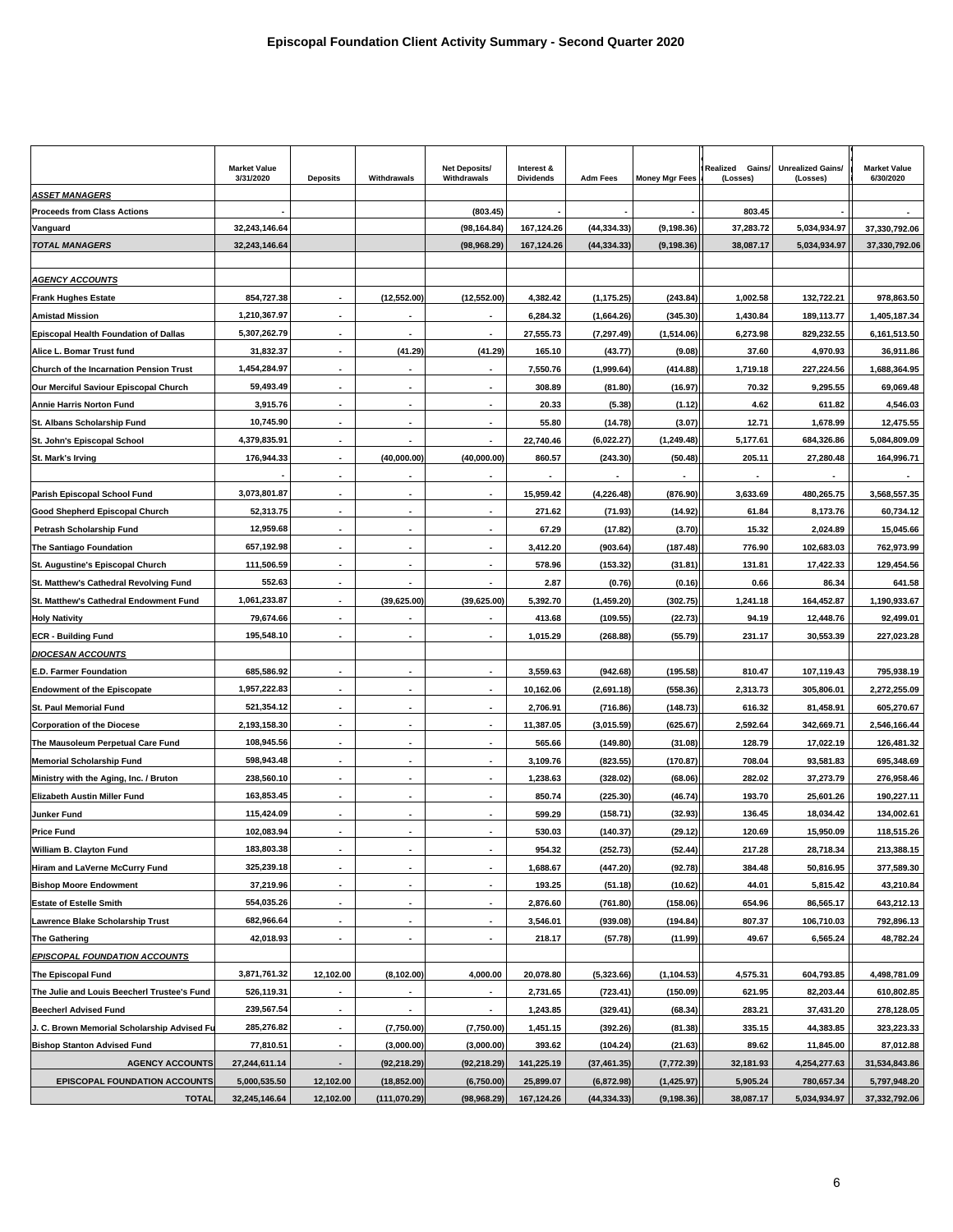## **Episcopal Foundation Client Activity Summary YTD through 06/30/2020**

|                                                               | <b>Market Value</b>      |                                            |                                                      | Interest &           |                      | <b>Money Mgr</b>     | Realized           | Unrealized Gains/          | <b>Market Value</b>      |
|---------------------------------------------------------------|--------------------------|--------------------------------------------|------------------------------------------------------|----------------------|----------------------|----------------------|--------------------|----------------------------|--------------------------|
| <b>ASSET MANAGERS</b>                                         | 12/31/2019               | <b>Deposits</b>                            | Withdrawals                                          | <b>Dividends</b>     | <b>Adm Fees</b>      | Fees                 | Gains/ (Losses)    | (Losses)                   | 06/30/2020               |
|                                                               |                          |                                            |                                                      |                      |                      |                      |                    |                            |                          |
| <b>Proceeds from Class Actions</b>                            |                          |                                            |                                                      |                      |                      |                      | 803.45             |                            |                          |
| Vanguard                                                      | 39,302,262.16            |                                            |                                                      | 286,410.71           | (98, 374.94)         | (19,808.81)          | 152.335.26         | (1,903,733.95)             | 37,330,792.06            |
| <b>TOTAL</b>                                                  | 39,302,262.16            | 214,437.83                                 | (2,924,430.09)                                       | 286,410.71           | (98, 374.94)         | (19,808.81)          | 153,138.71         | (1,903,733.95)             | 37,330,792.06            |
|                                                               |                          |                                            |                                                      |                      |                      |                      |                    |                            |                          |
| <b>AGENCY ACCOUNTS</b>                                        |                          |                                            |                                                      |                      |                      |                      |                    |                            |                          |
| <b>Frank Hughes Estate</b>                                    | 1,046,140.00             |                                            | (25,094.00)                                          | 7,540.12             | (2,613.69)           | (526.27)             | 4,038.86           | (50,621.52)                | 978,863.50               |
| <b>Amistad Mission</b>                                        | 1,463,466.09             |                                            |                                                      | 10,748.11            | (3,676.53)           | (740.39)             | 5,727.43           | (70, 337, 37)              | 1,405,187.34             |
| <b>Episcopal Health Foundation I</b>                          | 6,438,856.94             |                                            | (20, 602.00)                                         | 47,149.88            | (16, 150.92)         | (3,252.36)           | 25,137.86          | (309, 625.90)              | 6,161,513.50             |
| Alice L. Bomar Trust fund                                     | 39,339.27                | $\overline{\phantom{a}}$                   | (882.40)                                             | 282.87               | (97.86)              | (19.70)              | 150.75             | (1,861.07)                 | 36,911.86                |
| Church of the Incarnation Pen                                 | 1,637,120.85             | 133,931.33                                 | (11,709.84)                                          | 12,898.60            | (4,250.68)           | (856.85)             | 6,900.27           | (85,668.73)                | 1,688,364.95             |
| <b>Our Merciful Saviour Episcopa</b>                          | 71,934.07                |                                            |                                                      | 528.30               | (180.71)             | (36.39)              | 281.52             | (3,457.31)                 | 69,069.48                |
| <b>Annie Harris Norton Fund</b>                               | 4,734.57                 |                                            |                                                      | 34.77                | (11.89)              | (2.40)               | 18.52              | (227.54)                   | 4,546.03                 |
| St. Albans Scholarship Fund                                   | 12,992.98                | $\blacksquare$                             | ٠                                                    | 95.43                | (32.65)              | (6.58)               | 50.85              | (624.48)                   | 12,475.55                |
| St. John's Episcopal School                                   | 5,295,696.42             |                                            |                                                      | 38,893.14            | (13, 303.85)         | (2,679.16)           | 20,725.24          | (254, 522.70)              | 5,084,809.09             |
| St. Mark's Irving                                             | 172,641.00               | 50,000.00                                  | (50,000.00)                                          | 1,505.10             | (480.68)             | (97.09)              | 786.86             | (9,358.48)                 | 164,996.71               |
| St. James Day School                                          |                          |                                            |                                                      |                      |                      |                      |                    |                            |                          |
| Parish Episcopal School Fund                                  | 3,716,559.69             | $\overline{\phantom{a}}$                   | ٠                                                    | 27,295.48            | (9, 336.75)          | (1,880.26)           | 14,545.14          | (178, 625.95)              | 3,568,557.35             |
| Good Shepherd Episcopal Chu                                   | 63,252.99                |                                            | $\blacksquare$                                       | 464.55               | (158.90)             | (32.00)              | 247.55             | (3,040.07)                 | 60,734.12                |
| Petrash Scholarship Fund                                      | 15,669.68                |                                            | $\blacksquare$                                       | 115.08               | (39.37)              | (7.93)               | 61.32              | (753.12)                   | 15,045.66                |
| <b>The Santiago Foundation</b>                                | 792,854.63               | 1,743.47                                   | ٠                                                    | 5,835.15             | (1,993.82)           | (401.53)             | 3,109.52           | (38, 173.43)               | 762,973.99               |
| St. Augustine's Episcopal Chu                                 | 134,823.55               | $\overline{\phantom{a}}$                   |                                                      | 990.19               | (338.70)             | (68.21)              | 527.64             | (6,479.91)                 | 129,454.56               |
| St. Matthew's Cathedral Revolv                                | 668.20                   |                                            |                                                      | 4.91                 | (1.68)               | (0.34)               | 2.62               | (32.13)                    | 641.58                   |
| <b>St. Matthew's Cathedral Endov</b>                          | 1,299,958.24             | $\overline{\phantom{a}}$                   | (54, 499.00)                                         | 9,340.47             | (3, 246.64)          | (653.70)             | 5,042.88           | (65,008.58)                | 1,190,933.67             |
| <b>Holy Nativity</b>                                          | 172,172.18               |                                            | (75,000.00)                                          | 740.39               | (346.29)             | (69.21)              | 389.86             | (5,387.92)                 | 92,499.01                |
| <b>ECR - Building Fund</b>                                    | 236,438.85               | $\blacksquare$                             | ٠                                                    | 1,736.47             | (593.98)             | (119.62)             | 925.33             | (11, 363.77)               | 227,023.28               |
| <b>DIOCESAN ACCOUNTS</b>                                      |                          |                                            |                                                      |                      |                      |                      |                    |                            |                          |
| <b>E.D. Farmer Foundation</b>                                 | 828,948.91               | $\blacksquare$                             | $\blacksquare$                                       | 6,088.05             | (2,082.48)           | (419.37)             | 3,244.17           | (39, 841.09)               | 795,938.19               |
| <b>Endowment of the Episcopate</b>                            | 2,366,494.57             |                                            | $\blacksquare$                                       | 17,380.23            | (5,945.11)           | (1, 197.24)          | 9,261.52           | (113, 738.88)              | 2,272,255.09             |
| <b>St. Paul Memorial Fund</b>                                 | 630,373.64               | $\blacksquare$                             | ٠                                                    | 4,629.65             | (1,583.62)           | (318.91)             | 2,467.03           | (30, 297.12)               | 605,270.67               |
| <b>Corporation of the Diocese</b>                             | 2,998,833.31             |                                            | (325,000.00)                                         | 19,767.31            | (7, 138.99)          | (1, 435.27)          | 10,910.10          | (149, 770.02)              | 2,546,166.44             |
| The Mausoleum Perpetual Car                                   | 131,726.99               |                                            | $\overline{\phantom{a}}$                             | 967.44               | (330.92)             | (66.64)              | 515.53             | (6, 331.08)                | 126,481.32               |
| <b>Memorial Scholarship Fund</b>                              | 724,187.62               |                                            |                                                      | 5,318.63             | (1,819.31)           | (366.38)             | 2,834.18           | (34,806.05)                | 695,348.69<br>276,958.46 |
| Ministry with the Aging, Inc. / I                             | 288,445.02<br>198,116.59 | $\overline{\phantom{a}}$                   |                                                      | 2,118.43             | (724.63)             | (145.93)             | 1,128.87           | (13,863.30)                |                          |
| Elizabeth Austin Miller Fund                                  |                          | $\blacksquare$                             | ٠                                                    | 1,455.02             | (497.71)             | (100.23)             | 775.36             | (9,521.92)                 | 190,227.11               |
| Junker Fund                                                   | 139,560.25               | $\overline{\phantom{a}}$                   | $\overline{\phantom{a}}$<br>$\overline{\phantom{a}}$ | 1,024.97             | (350.61)             | (70.61)              | 546.18             | (6,707.57)                 | 134,002.61               |
| <b>Price Fund</b>                                             | 123,430.54               |                                            |                                                      | 906.52               | (310.09)             | (62.44)              | 483.07             | (5,932.34)                 | 118,515.26               |
| William B. Clayton Fund<br><b>Hiram and LaVerne McCurry F</b> | 222,238.21<br>393,249.43 | $\overline{\phantom{a}}$<br>$\blacksquare$ | $\overline{\phantom{a}}$                             | 1,632.18<br>2,888.15 | (558.31)<br>(987.92) | (112.44)<br>(198.95) | 869.75<br>1,539.02 | (10,681.24)<br>(18,900.43) | 213,388.15<br>377,589.30 |
| <b>Bishop Moore Endowment</b>                                 | 45,002.98                | ٠                                          | ۰                                                    | 330.52               | (113.06)             | (22.77)              | 176.13             | (2, 162.96)                | 43,210.84                |
| <b>Estate of Estelle Smith</b>                                | 669,888.69               |                                            | $\overline{\phantom{a}}$                             | 4,919.86             | (1,682.90)           | (338.91)             | 2,621.69           | (32, 196.30)               | 643,212.13               |
| Lawrence Blake Scholarship T                                  | 825,780.71               | $\overline{\phantom{a}}$                   |                                                      | 6,064.77             | (2,074.53)           | (417.78)             | 3,231.78           | (39, 688.82)               | 792,896.13               |
| <b>The Gathering</b>                                          | 50,805.45                | $\overline{\phantom{a}}$                   | $\overline{\phantom{a}}$                             | 373.14               | (127.64)             | (25.71)              | 198.83             | (2, 441.83)                | 48,782.24                |
| <u>EPISCOPAL FOUNDATION ACCOUNTS</u>                          |                          |                                            |                                                      |                      |                      |                      |                    |                            |                          |
| The Episcopal Fund                                            | 4,685,331.11             | 13,706.62                                  | (12,946.00)                                          | 34,369.27            | (11, 765.97)         | (2,369.42)           | 18,332.43          | (225, 876.95)              | 4,498,781.09             |
| The Julie and Louis Beecherl                                  | 636,135.29               | $\blacksquare$                             | ٠                                                    | 4,671.96             | (1,598.10)           | (321.83)             | 2,489.57           | (30, 574.04)               | 610,802.85               |
| <b>Beecherl Advised Fund</b>                                  | 289,663.14               | $\blacksquare$                             |                                                      | 2,127.36             | (727.70)             | (146.54)             | 1,133.63           | (13,921.84)                | 278,128.05               |
| J. C. Brown Memorial Scholars                                 | 344,930.61               |                                            | (7,750.00)                                           | 2,503.23             | (866.54)             | (174.50)             | 1,347.84           | (16, 767.31)               | 323,223.33               |
| <b>Bishop Stanton Advised Fund</b>                            | 93,798.90                |                                            | (5,000.00)                                           | 675.01               | (233.21)             | (46.95)              | 362.01             | (4,542.88)                 | 87,012.88                |
| <b>AGENCY ACCOUNTS</b>                                        | 33,252,403.11            | 185,674.80                                 | (562,787.24)                                         | 242,063.88           | (83, 183.42)         | (16,749.57)          | 129,473.23         | (1,612,050.93)             | 31,534,843.86            |
| AL FOUNDATION ACCOUNTS                                        | 6,049,859.05             | 13,706.62                                  | (25, 696.00)                                         | 44,346.83            | (15, 191.52)         | (3,059.24)           | 23,665.48          | (291,683.02)               | 5,797,948.20             |
| <b>TOTAL</b>                                                  | 39,302,262.16            | 199,381.42                                 | (588, 483.24)                                        | 286,410.71           | (98, 374.94)         | (19,808.81)          | 153,138.71         | (1,903,733.95)             | 37,332,792.06            |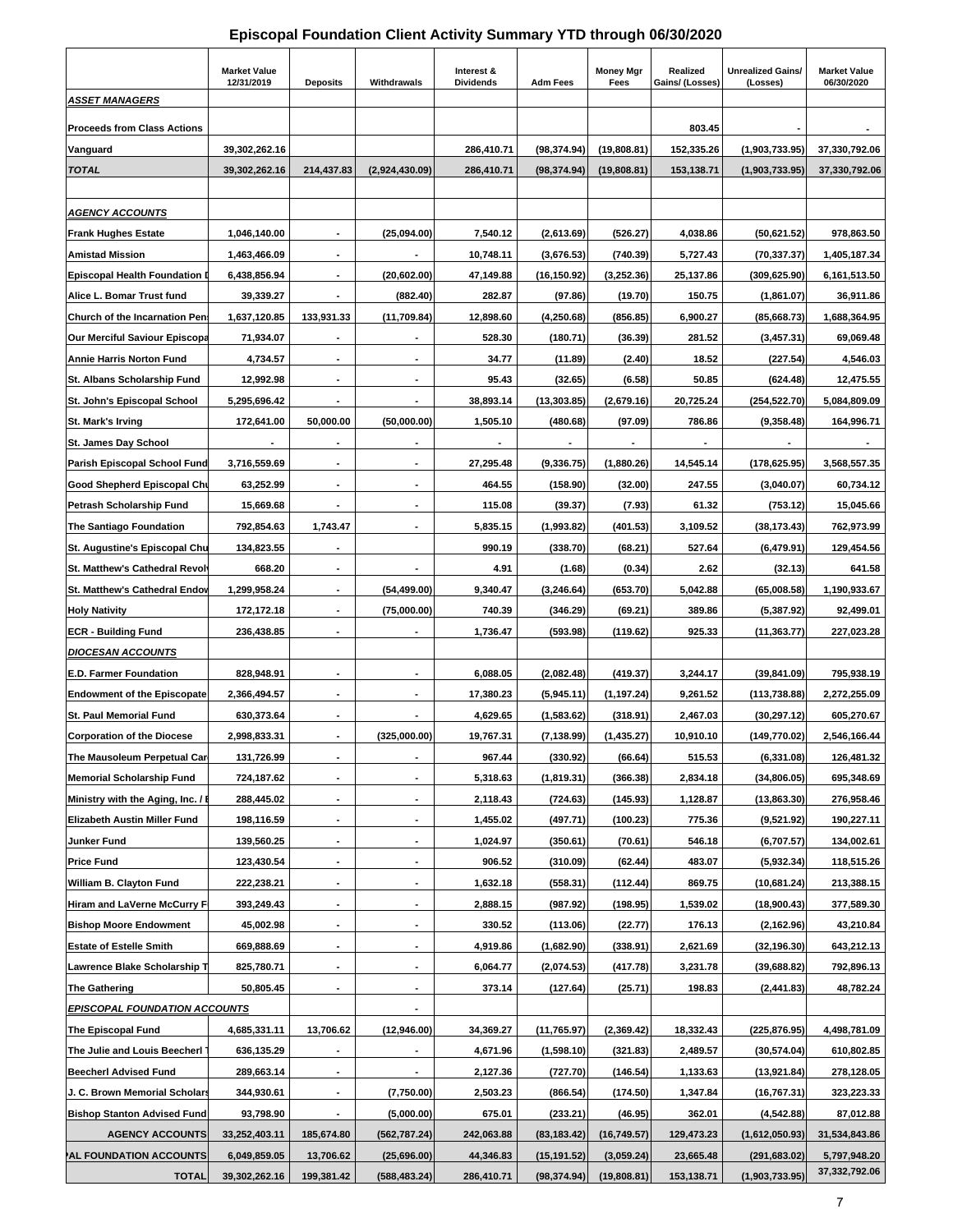#### **Episcopal Health Foundation of Dallas**

**Statement of Net Assets**

|                                         |     | As of           | As of           | As of      |           |  |
|-----------------------------------------|-----|-----------------|-----------------|------------|-----------|--|
|                                         |     | 6/30/2020       | 6/30/2019       | 12/31/2019 |           |  |
| <b>Assets</b>                           |     |                 |                 |            |           |  |
| Cash - checking account                 |     | \$<br>20,979    | \$<br>5,284     | \$         | 11,279    |  |
| Vanguard - money market                 | (1) | 233,689         | 314,473         |            | 312,383   |  |
| <b>Prepaid excise tax</b>               |     | 6,200           | 2,800           |            | 6,200     |  |
| <b>Prepaid D&amp;O insurance</b>        |     | 1,951           | 1,952           |            | 651       |  |
| <b>Prepaid other</b>                    |     | 95              | 95              |            | 95        |  |
| Investments at market value             |     | 6,161,514       | 6,281,520       |            | 6,438,857 |  |
| <b>Total assets</b>                     |     | \$<br>6,424,427 | \$<br>6,606,124 | \$         | 6,769,464 |  |
| <b>Liabilities and Net Assets</b>       |     |                 |                 |            |           |  |
| Liabilities                             |     |                 |                 |            |           |  |
| <b>Accounts payable</b>                 |     | \$              | \$<br>2,600     | \$         | 9,417     |  |
| <b>Estimated excise tax liability</b>   | (2) | 7,010           | 1,987           |            | 6,422     |  |
| <b>Total liabilities</b>                |     | 7,010           | 4,587           |            | 15,839    |  |
| <b>Net Assets</b>                       |     |                 |                 |            |           |  |
| <b>Total unrestricted net assets</b>    |     | 6,417,417       | 6,601,537       |            | 6,753,625 |  |
| <b>Total liabilities and net assets</b> |     | \$<br>6,424,427 | \$<br>6,606,124 | \$         | 6,769,464 |  |

#### **Notes**

- **(1) The Vanguard money market account was established on 3/31/2019. Funds in the account represent the dollars needed to fund the 2019 grant program.**
- **(2) The Esitmated excise tax liability at 6/30/2020 was higher than the amount shown for the current year because the tax return had not been finalized as of 6/30/2020.**